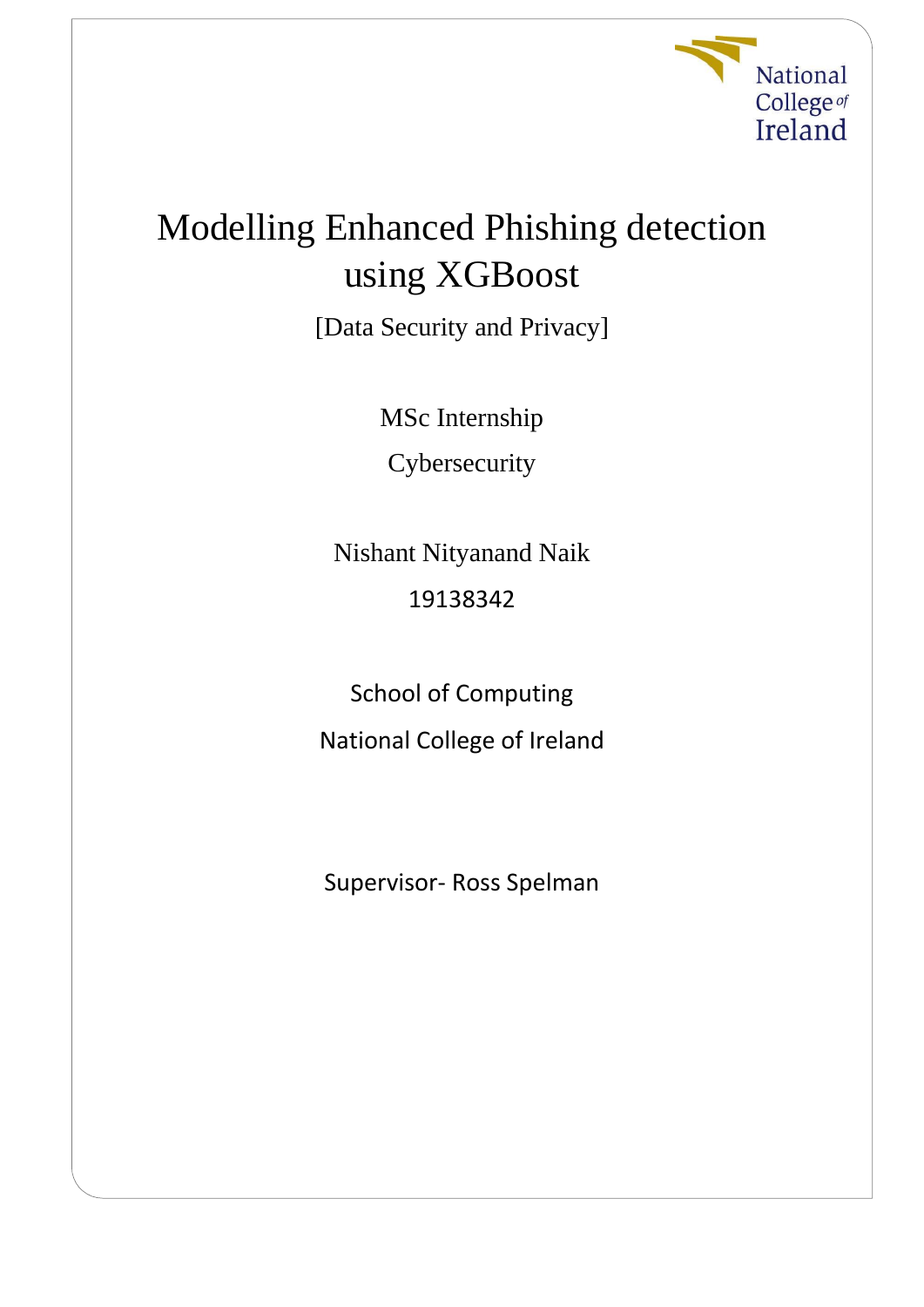## National College of Ireland Project Submission Sheet School of Computing



| <b>Student Name:</b>        | Nishant Nityanand Naik                              |  |  |
|-----------------------------|-----------------------------------------------------|--|--|
| <b>Student ID:</b>          | 19138342                                            |  |  |
| Programme:                  | MSc CyberSecurity                                   |  |  |
| Year:                       | 2020-2021                                           |  |  |
| Module:                     | MSc Internship                                      |  |  |
| Supervisor:                 | Ross Spelman                                        |  |  |
| <b>Submission Due Date:</b> | 16-08-2021                                          |  |  |
| <b>Project Title:</b>       | Modelling Enhanced Phishing Detection using XGBoost |  |  |
| <b>Word Count:</b>          | 7064                                                |  |  |
| Page Count:                 | 21                                                  |  |  |

I hereby certify that the information contained in this (my submission) is information pertaining to research I conducted for this project. All information other than my own contribution will be fully referenced and listed in the relevant bibliography section at the rear of the project.

ALL internet material must be referenced in the bibliography section. Students are required to use the Referencing Standard specified in the report template. To use other author's written or electronic work is illegal (plagiarism) and may result in disciplinary action.

I agree to an electronic copy of my thesis being made publicly available on NORMA the National College of Ireland's Institutional Repository for consultation.

| Signature: | Nishant Nityanand Naik |  |
|------------|------------------------|--|
| Date:      | 15th August 2021       |  |

## PLEASE READ THE FOLLOWING INSTRUCTIONS AND CHECKLIST:

| Attach a completed copy of this sheet to each project (including multiple copies).                                        |  |
|---------------------------------------------------------------------------------------------------------------------------|--|
| <u>Attach a Mobule subhiission receipt of the onime project submission, to</u>                                            |  |
| each project (including multiple copies).                                                                                 |  |
| <u>and invase dependence of the misture of the sufficient the production of your own reference</u><br>a copy on computer. |  |
|                                                                                                                           |  |

Assignments that are submitted to the Programme Coordinator office must be placed into the assignment box located outside the office.

| <b>Office Use Only</b>           |  |  |
|----------------------------------|--|--|
| Signature:                       |  |  |
| Date:                            |  |  |
| Penalty Applied (if applicable): |  |  |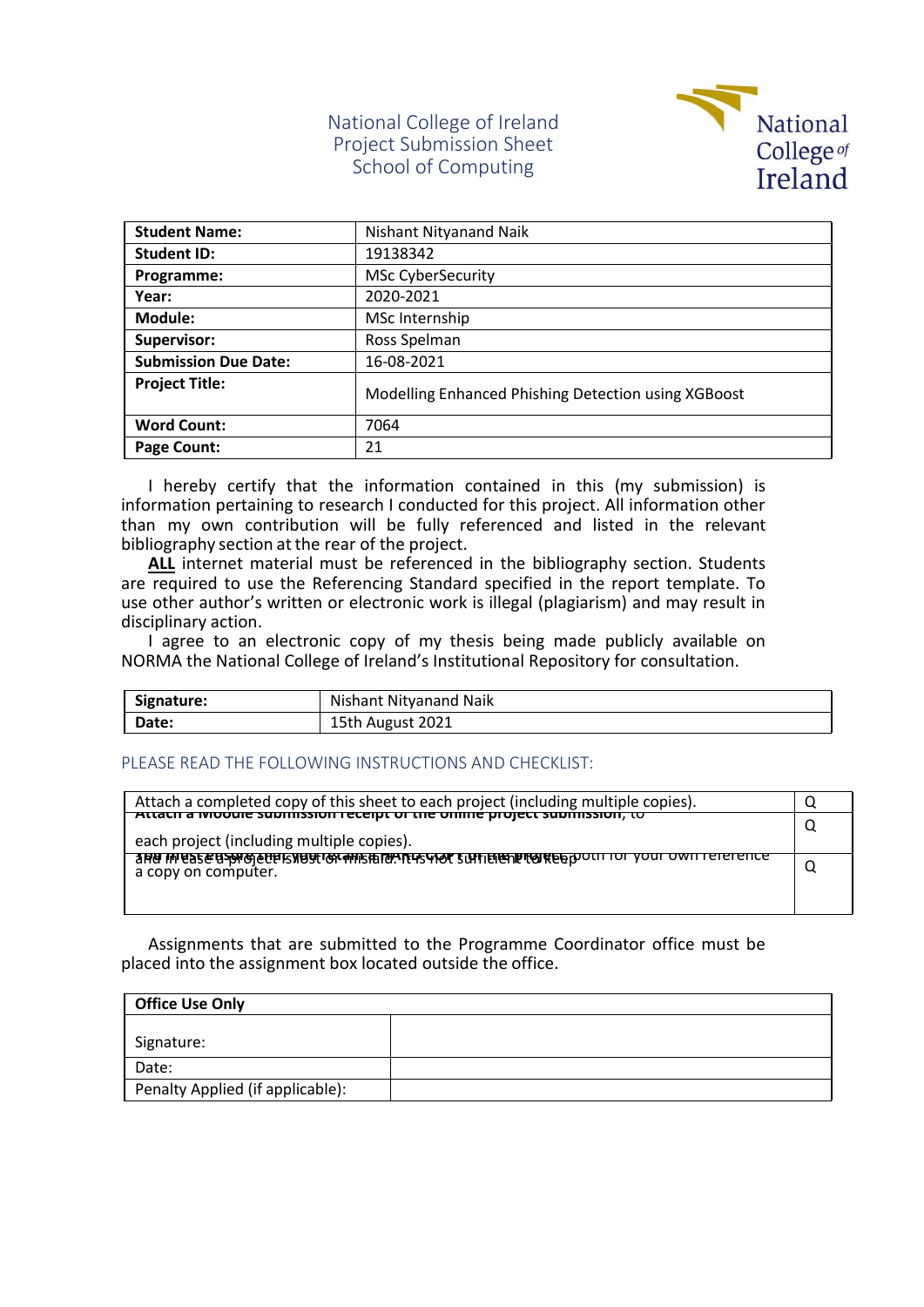# Modelling Enhanced Phishing detection using XGBoost

# [Data Security and Privacy]

### **Abstract**

In today's society, where everything is digitized, computers have taken over majority of human activities. Machines have a tendency to execute all of the tasks that humans were capable of, but with a greater load and in a shorter length of time. While there are advantages, the disadvantages overshadow the advantages. Phishing attacks have taken on a new face because to the internet. Phishing prevention has gone a long way as the art of phishing assaults has progressed. Adapting Machine Learning algorithms makes a significant impact in identifying and blocking phishing assaults, which would otherwise be impossible for the human brain to recognize and prevent. This paper proposes a model which is expected to give desired result. The recommended model uses complex Extreme Gradient Boost (XGBoost) algorithm to identify Phishing URLs with extreme accuracy. The result is compared with other ML algorithms like Decision Tree, Random Forest, Multilayer Perceptron, and Support Vector Machines for better analysis.

*Keywords- Phishing, Machine Learning, XGBoost, URL*

## 1. Introduction

Phishing is an art of obtaining desired consequences from the victims through socially engineered messages transferred via electronically communicated channels. The attacker may persuade the victims to obtain personal confidential credentials or may even inject the victim's system with a malware eventually benefiting self. According to H. Berghel [1], The first ever notation of phishing was proposed in 1987. A detailed technical paper was presented by Jerry Felix and Chris Hauck at the international HP Users Group, Interex.

Almost a decade later in 1996, the first reported phishing attack was made. One of the top internet providers of that time America Online (AOL) incurred attacks where the phishers created fake AOL accounts and used them to trick users. Further the attackers disguised as employees and used them get credentials from the users. Nothing much changed thereafter in the approach of phishing attacks. In the early 2000's phishing attack began targeting online payment system on E-Gold. End users being the weakest link in the chain, phishers made use of that and entered every domain and sectors which is present on the internet including banks, websites, E-commerce, shopping, social networking sites etc which resulted the losses in terms of billions. The introduction of cryptocurrency made the trade off more secure for the phishers. In the last decade the scale of attack has taken an exponential spike commencement with extraction of RSA tokens to intrude into US, South Korean and other countries. In the year 2020 Anti-Phishing Working Group (APWG) published a report showing there was 70% growth in Phishing attacks hosted on HTTPS timing from the first quarter of 2017 to the second quarter of 2020 making phishing attacks using SSL/TSL with 77.6% as highest [2]. Phishing also entered OTT platforms like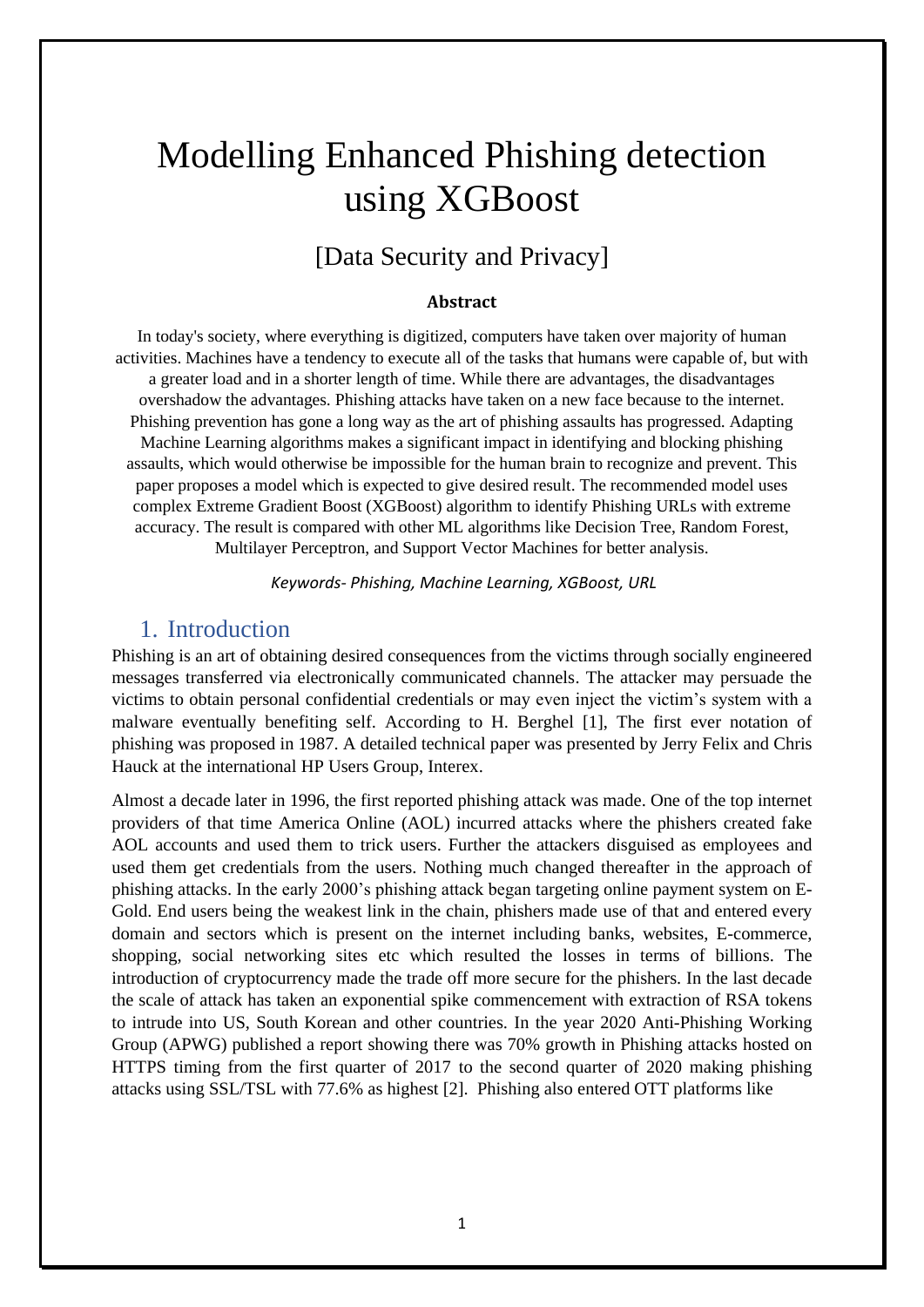Netflix, Amazon prime, etc eventually leading to loss of innumerable loss of subscriber's data. Lately during the time of global pandemic, the healthcare sector and the education sector experienced huge loss with Ransomware attacks by using simple phishing techniques [3][4].

The versatility in the phishing attacks is vast and hence even the detecting technique. There are number recognition methods such as black list and whitelist-based approach, image-based approach, Machine Learning approach, Fuzzy rule-based approach, and cantina-based approach. With various Machine Learning (ML) algorithms in the present world, it becomes evident on proving which algorithm achieves finest performance without hindering the quality of the result. Present approach is a step forward towards this ever-learning progression and thriving to contribute some valuable information to this field. This paper uses XGBoost i: e decision tree based ensembled machine learning algorithm to enhance the predictive model in detecting phishing websites from a benign one. To evaluate the predictive performance, this model is compared to other models like Decision Tree, Random Forest, Deep Learning, Autoencoder Neural Network and Support Vector Machine. Performance evaluation is done from around ten thousand open-source datasets available on the web.

# 2. Background Survey and Literature Review

# 2.1. Background Survey

Phishing attacks can be categorized into eleven types which are Web Trojan, Session Hijacking, Key logger, and Screen capturing, Malware-Based, Deceptive, Host File Poisoning, Data theft, DNS based, Content Injection, Man in the middle, Search Engine. But in a general sense Phishing can be divided primarily into Web Based and Exploit Based phishing where web-based phishing makes the copy of legitimate site in order to trick the user to provide their credentials and exploit based phishing aims on discovering existing vulnerabilities to inject malicious scripts into the host. Paper [5] [6] discuss the various types of phishing attacks, its anatomy and several tactics to mitigate them where the papers brief on all types of mitigation approaches and evaluates their weaknesses. As explained in [5, Tab.VII] and [6, Tab.1], taking into consideration all the criteria, the papers propose modern Machine Learning (ML) algorithms outperforms other detection techniques. Paper [7] emphases the detection approach in a different manner where equal importance is given to User Education and software utilization. A hybrid tactic is applied in software utilization which involves Listing (Black and Whitelisting) alongside Search enginebased approach is done. But the paper lacks to compare the performance of this approach to other methods. In addition, the hybrid method put forth in this paper does not tackle zero-day incident which is a crucial in present day. Comparably, paper [8] is also with the same opinion that both user education and Software Enhancement plays a equal role in mitigating phishing attacks. This paper is purely Literature survey based and provides detailed elaboration on performance classification of detection software like PhishNet, PhishGuard, PhishWish etc with their approach. As illustrated in [8, table.III, p.2115], ML generates promising results with less false positive rate and high accuracy.

## 2.2 Literature Review

 In [9] URL phishing detection is staged using Logistic Regression (LR) with the use of bigrams and host-based features making it straightforward to identifying extensive URLs belonging to the same server. The simplicity of LR makes it difficult to identify complicated URLs. This can be rectified by drawing complex features from the basic ones. Also, this model fails when the data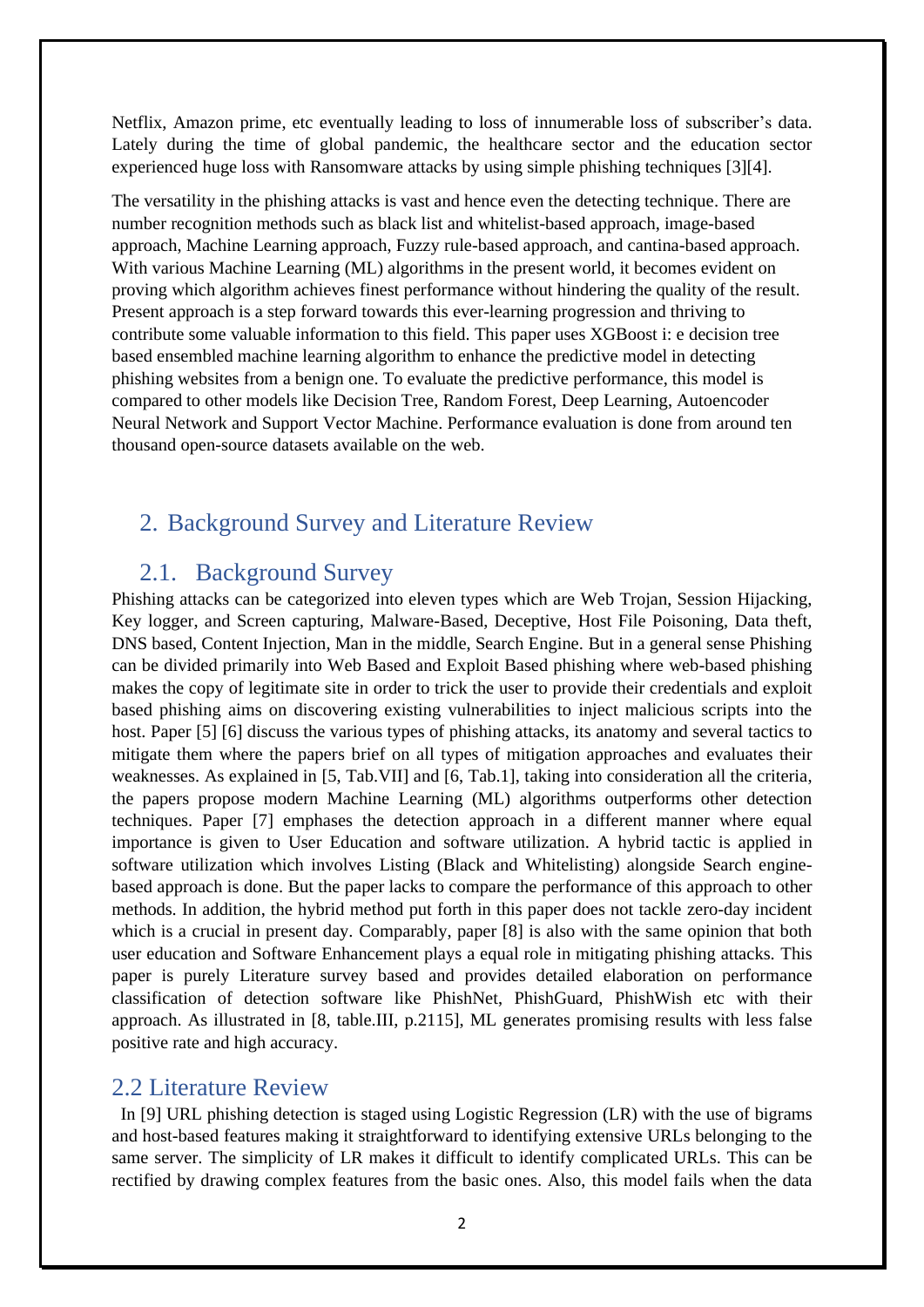relationships are nonlinear and complex. Missing data also adds a step towards its drawbacks. Static assumptions before training restricts the overall performance. Random Forest (RF) model proposed by Abdulhamit et al. [10] gives better results in classification accuracy, AUC value and F-measures also overcoming high positive errors which may lead to categorising benign websites and phishing. This also adds up to neglecting external dependency and third-party DNS lookups aiding to consistency, high speed, and accuracy. A hybrid classifier of improved RF model and back propagation proposed by Smita et al. [11] shows considerable improvement in the accuracy of results from 87.34% to 97.36%. Moreover, [11] resolves the drawbacks of [12] based on wrapper feature selection which results in time delay and requires extra computational overhead. RF is successfully able to handle huge data and estimate the absent data but leads to creating a generalization error during forest building. However, because of the random character of the forest-building process and the difficulty of interpreting the final model and subsequent findings due to the presence of numerous independent decision trees, RF has a significant downside.

 [13] Uses Artificial Neural Network (ANN) with Feature selection and URL transient nature to detect pharming and phishing. The accuracy and precision shows 98.77% and 97.56%. There's no comparison of this model to others, hence it's tricky to weigh the results to learn if this methodology is superior to others. On the other hand [14] uses Particle Swarm Optimization (PSO) to develop the results confirming ANN\_PSO is better than Back Propagation Neural Networks (BPNN) contemplating Root Mean Square Error (RMSE) and accuracy. The conclusion rates with 97.82% and 95.57 giving ANN\_PSO upper hand. To achieve the best results, the study employs various activation function pairs, learning ratios, and other techniques, concluding as it proposes. Nonlinearity in the interconnections provides the NN with computational power, allowing it to compete in learning ability. Because of the customary numerous local minima and delicate regularization, the model requires some expertise even with competitive learning capacity.

 Saad and Tariq [15] use Multilayer Perceptron (MLP) method applying 31 features on two hidden layers and 100 neurons. The results are tallied on the basis on Accuracy, Precision, Recall, and F1 score. The findings portray MPD outperforms SVM, DT, RM topping 0.9665, 0.9665, 0.9665, 0.9665 on the mentioned parameters. [16] uses 10 features plus one hidden layer to feed the MLP and assess the outcomes to other NN classifiers based on accuracy and F score. The end results show that MLP has high ranking accuracy with 98.5%.

 Saeed et al. [17] compared the predictive accuracy of six classifiers on phishing emails and comes up with considerable conclusion that false positive should be respected more as they can be expensive compared to other factors. The result showed that Random Forest (RF) outperformed others with the error rate of 7.72% but failed with highest false positive rate of 8.29%. The need for decreasing the false positive rate is necessary by adding more features or finding other cost effective yet precise algorithm. Marcos et al. proposed two studies [18][19] in which xgboost is used to detect malicious domains. Passive DNS servers are also highlighted in the article as data sources for performing the action. The suggested approach does not include lexical features and instead rely on DNS traffic to determine its authenticity. While employing lexical characteristics has been shown to improve results, this research achieves equivalent results without them. To balance classes, XGBoost is utilized as a classification algorithm, and the under-sampling approach is employed for training. This paper's methodology includes collecting and extracting datasets and subsets, data labelling with blocklists and allow lists, organizing the data with the XGBoost classifier model, and assessing the results. The algorithm's parameter values were determined via Bayesian optimization with 21 beginning points and 5 iterations. The collected findings demonstrate that XGBoost has a higher average AUC than Decision Tree and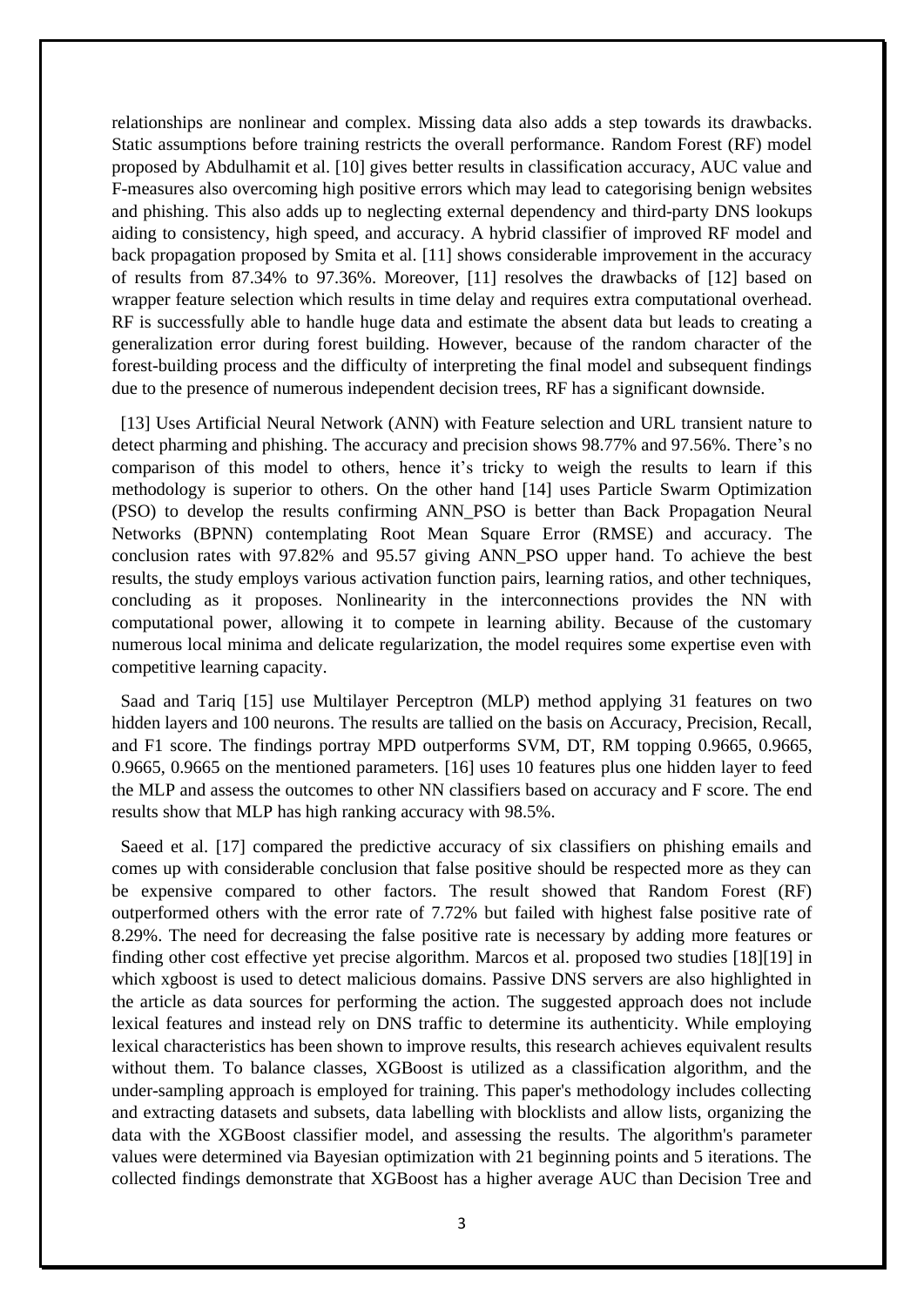Random Forest, with a value of 0.976. Gualberto et al. [20] use XGBoost to detect email phishing attacks. The paper proposes two methods in which method 1 is based on Document-Term Metrix without Feature Reduction Technique and method 2- is based on Feature Extraction [20, p. 12]. The data is then fed into various algorithms to see which one performs best. Texts from an email's body are extracted (parsed) and sent to pre-processing and DTM. It is then passed through a series of algorithms to obtain the output. The best results were obtained in six of the seven variations of method 2, with the use of the XGBoost algorithm with an average score of 99.65%, which demonstrates a pattern of good scores for its use, based on the appropriate configuration of its hyperparameters according to the proposed scheme for the task. Analysing the results revealed that XGBoost outperformed the others in terms of efficiency.

As previously stated, the proposed model [19] uses only DNS data, which limits the model's feasibility. This can be improved by adapting the model to multiclass classification in order to identify malicious activity in the domain. It is also clear whether or not the addition of lexical features to the proposed model will further tune the results. [20] makes use of distinct email features (quite a different approach than the traditional) to increase precision. The paper focuses solely on the body of the email, ignoring other features such as the IP address, header, and links associated with it. Similarly, word embedding can be used in conjunction with pre-processing to extract syntactic and semantic similarities.

 With a careful examination of the articles, it is obvious that Random Forest tends to overfit datasets due to noisy classification. To overcome this difficulty, XGboost uses column sampling, row sampling, shrinkage parameters, and a regularization term. PNN has the same problem in that it requires a lot of memory to store the network and its execution is slow, but XGBOOST outperforms traditional gradient boosting implementations in many ways. Better regularization, which avoids overfitting, high speed, and output due to the parallel nature of tree construction, adaptability due to costume optimization targets and assessment criteria, and integrated methods for handling missing information are just a few of the advantages. As a result, the proposed method employs the XGBoost algorithm to advance phishing detection websites based on URL to determine whether or not it is successful in achieving the desired result.

# 3. Research Methodology

Research methodology is defined as the cohesive framework based on study, research and experience which guides the researcher to proceed further without deviating from the roadmap. In other words, methodology is the skeleton of any research on which the research further builds. The proposed methodology is inspired from building a Secure Software Development Lifecycle [21] where key aspects like best code practices, architecture overview and reviewed codes are used to build our prototype. In addition, [22] gives a good Software Development Model called Security aware Spiral (SaS) which can applied while further development of this prototype. This model allows enterprises to provide changes in small increments based on continuous iterations resulting in cost effectiveness and fewer complications. Fig.1 shows the proposed methodology that has four phases which continuously aid to build a steady and sustainable version.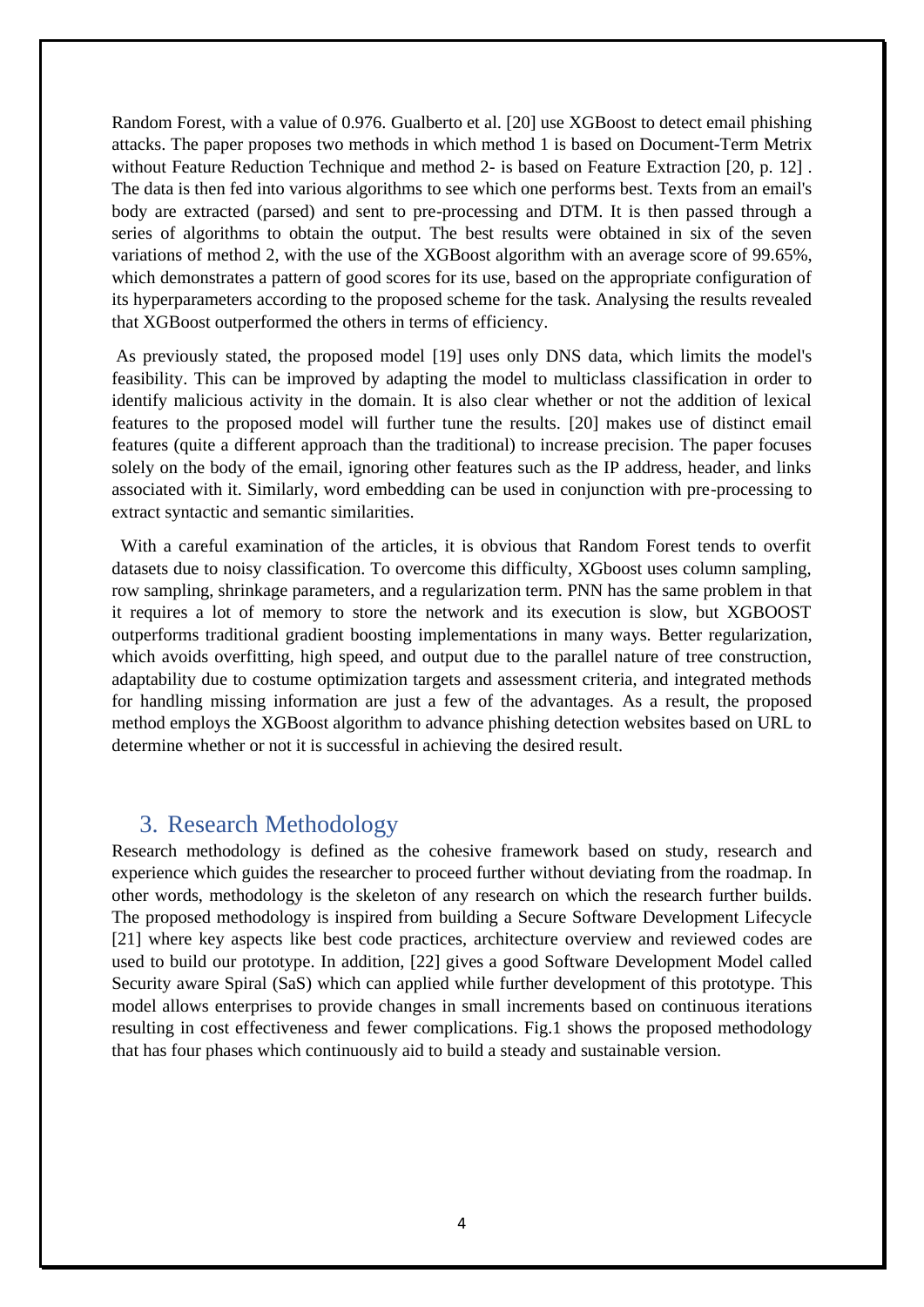

Fig.1 Research Methodology Architecture

# 3.1 Problem Formulation and Evaluation

 A thorough study was made to explore the current technological flaws related to Cybersecurity then decide on the domain and area in which research must be conducted. Assessments [1]-[4] gave sufficient proof that Phishing is on of the most frequent and largescale attacks which happen on the industry in the current time plus monitory loss is the highest from phishing. Artificial Intelligence being the smartest machinery from the humankind, was preferred to proceed further. In this manner, a number of related papers were thoroughly evaluated to establish the research gap and prepare the research problem. Special attention was given to tabulate the approach proposed by various algorithms and their drawbacks. Also feature selection, clustering, classification, and accuracy was considered to further enhance this work. Once Problem Formulation was done, AWS and Python was chosen as the platform because of its elasticity and versatility of already available features.

## 3.2 Data Gathering

 Data gathering or the Requirements stage is the initial process after finalizing the research topic. Even though this is the early stage of building, it's also the crucial and time-consuming phase. This paper devotes special attention to this aspect of the project because the module's major goal is to study and utilize cutting-edge technology. The current Data Gathering stage is divided into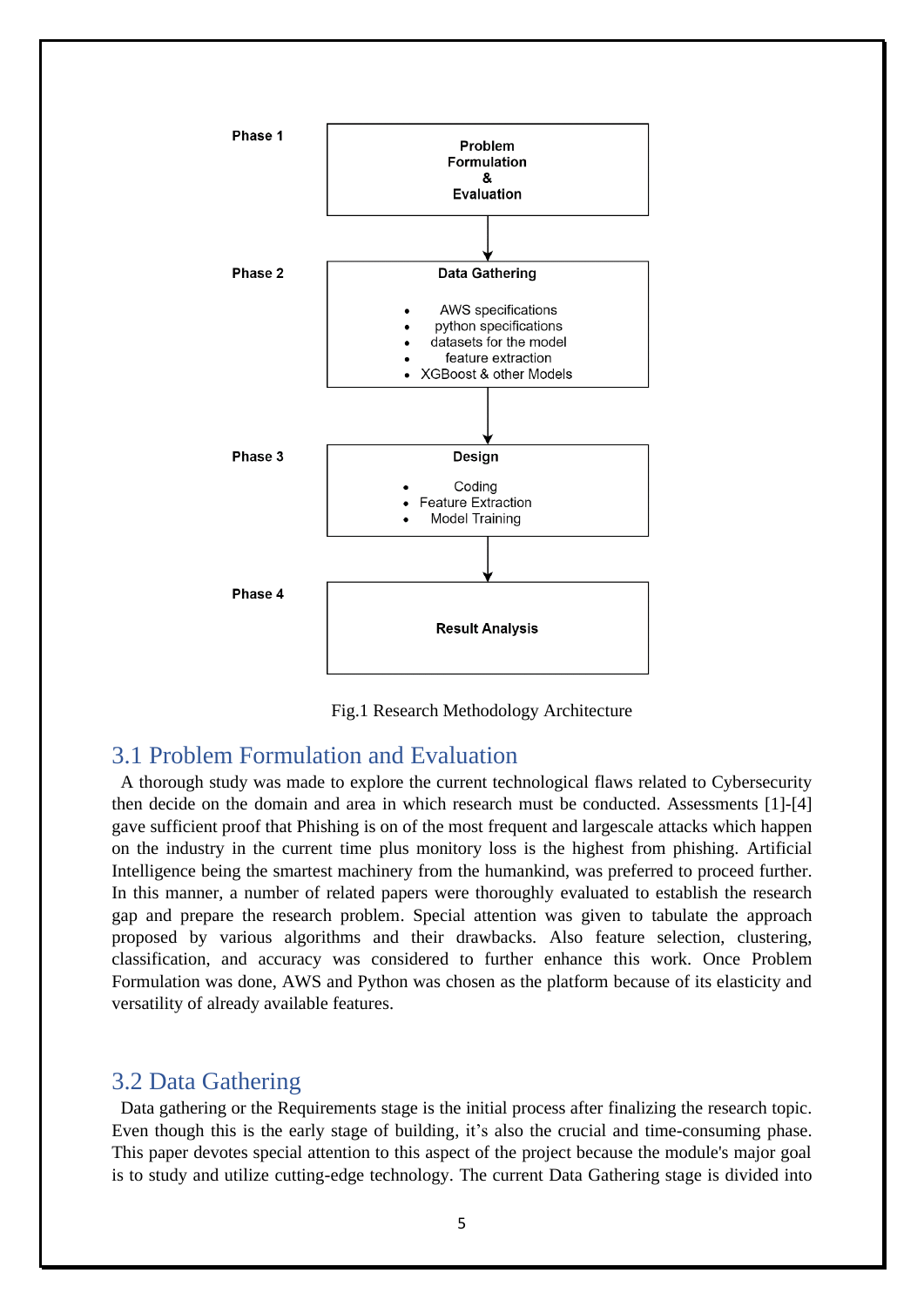AWS, Python, Dataset description, Feature Extraction, and models for the experiment. Here each aspect is carefully studied and all the necessary information which is needed for the project is gathered so that the next step (Design) becomes easy. Before deciding each specifics of data gathering, a careful study is made pointing out the advantages of them and then opted to select them.

## **AWS**

 Amazon Web Services (AWS) is a secure cloud services platform that helps businesses develop and flourish by providing compute power, database storage, content delivery, and other features. The reason for using AWS is because of its dynamic nature and numerous elements which are already available and there is no issue with the compatibility issues with the system. With enough knowledge about the platform, it becomes quite easy to use and it provides application, ISV's etc to host any application. AWS is quite flexible to select any OS, programming language, web application platforms, database, memory with relatively lower cost price and options to scale up at any point of time with relatively high performance. Also, AWS is secure using end-to-end encryption [23]. A Comparative analysis was made to choose the Operating System for the project and Linux was a clear-cut winner contrasted to Windows. The advantages include superior community support, customization options, reliability, compatibility to all the programming languages, and most importantly privacy and security [24].

#### **Python**

 Python is certainly the best language for ML because its easy to understand making it quick for data validation and error free. The huge library echo system makes it easy for the developers to perform complex tasks without complicated coding terminologies. The Flexibility of python makes it possible to choose multiple programming styles or merge python with other languages to obtain the result. Platform independence, good community support, good visualization options etc are some of the parameters that makes it optimum for this project [25]. Hence, python is used as the coding language.

#### **Datasets**

 Datasets are the raw materials required for any decision-making programs. On performing necessary operations on them any conclusion can be made. The availability of a proper dataset is vital and makes the task effortless. There are 2 sets of data required for this project. One is the legitimate URL dataset and the other one is the Phishing dataset. Legitimate dataset is taken from the University of New Brunswick and the later is taken from phishtank which are both opensource.

#### **Feature Extraction**

 Criteria based on which any decision is made becomes important as the output of these decisions depend solely on the benchmarks put forth. Necessary investigation is made as to which are the features which perfectly distinguish between a benign and phishing URL. These are selected, studied, and used so that the machine can clearly judge, and ideal results are obtained.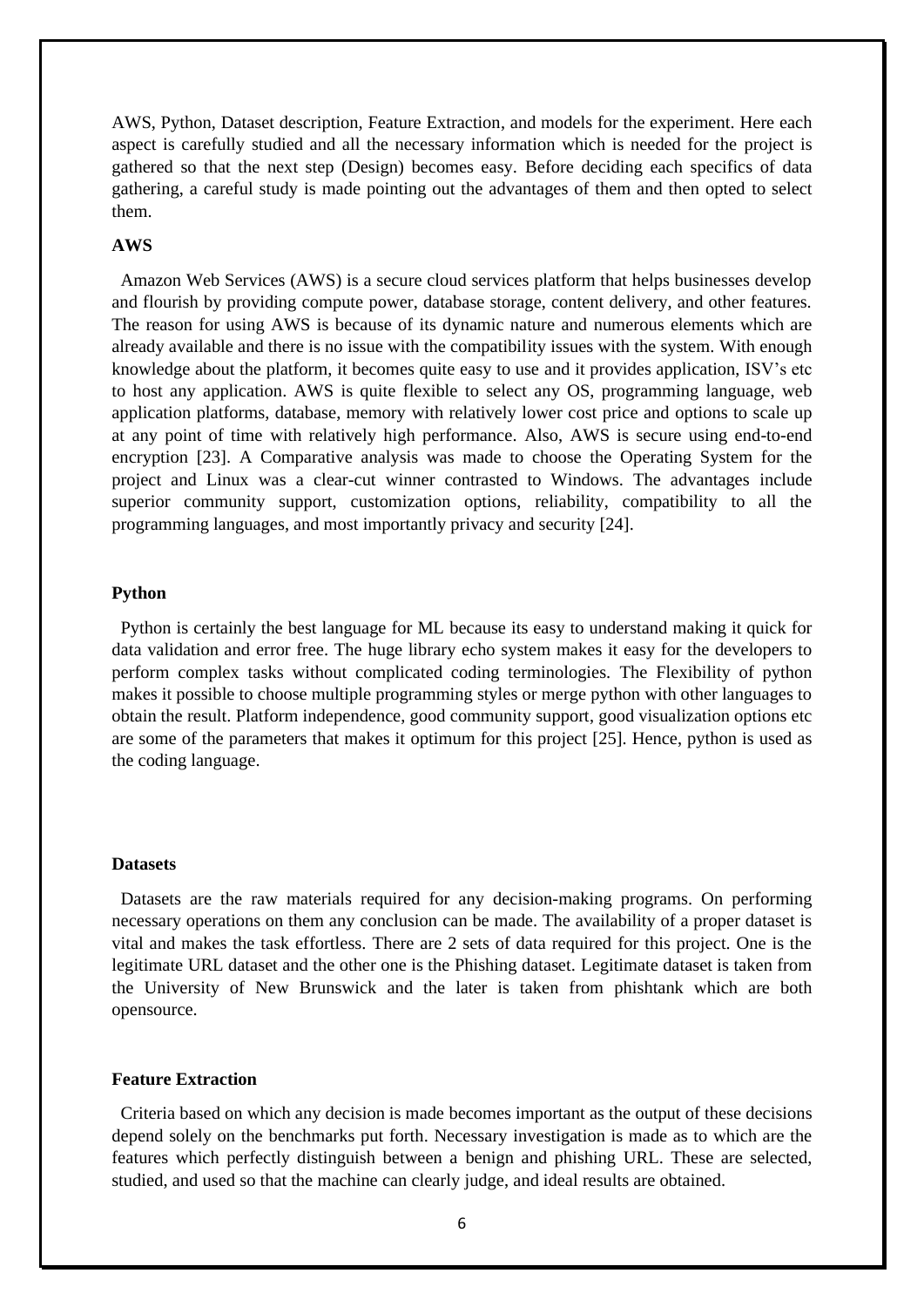#### **Models**

Different models have different approach to a proposed problem. The approaches undertaken determines the quality of the result. To ascertain if the preferred model is better, it has to be compared to the other models. Hence, approaches of all the models considered are studied in order to understand the results better and come to a common conclusion.

## 3.3 Design

 After the necessary data is gathered and studied, its time to build the model. The design part of the presented project consists of building the architecture of the model, developing a systematic yet secure codes, and model training. As python is being used for the entire project, essential libraries mainly used for data science are imported and the codes are built or inspired from the web. 17 features are extracted from 4 main categories and embedded in the machine. These features are used to train the various models used in the project. Later, based on the features, our models are trained to classify the data into novel or illegitimate. Finally, the test data is fed into the prototypes and scores are noted down to draw a conclusion.

## 3.4 Evaluation

 The results obtained from the test data is collected and evaluated based on Accuracy, Gain, Fscore, Recall. The score from each model is tabulated and matched with the others to see if the proposed model gives better results or not.

This is the overall approach of the project and the details of each pieces are explained in the Design Specifications part.

## 4. Design Specifications

 This section displays the recommended methodology to the research issue and tries to overcome the shortcomings which were highlighted in the previous section. It also includes the specifications on the architectural project plan, the working of the model, suitable equations and diagrams to express the model and supporting evidences to back up the conclusion.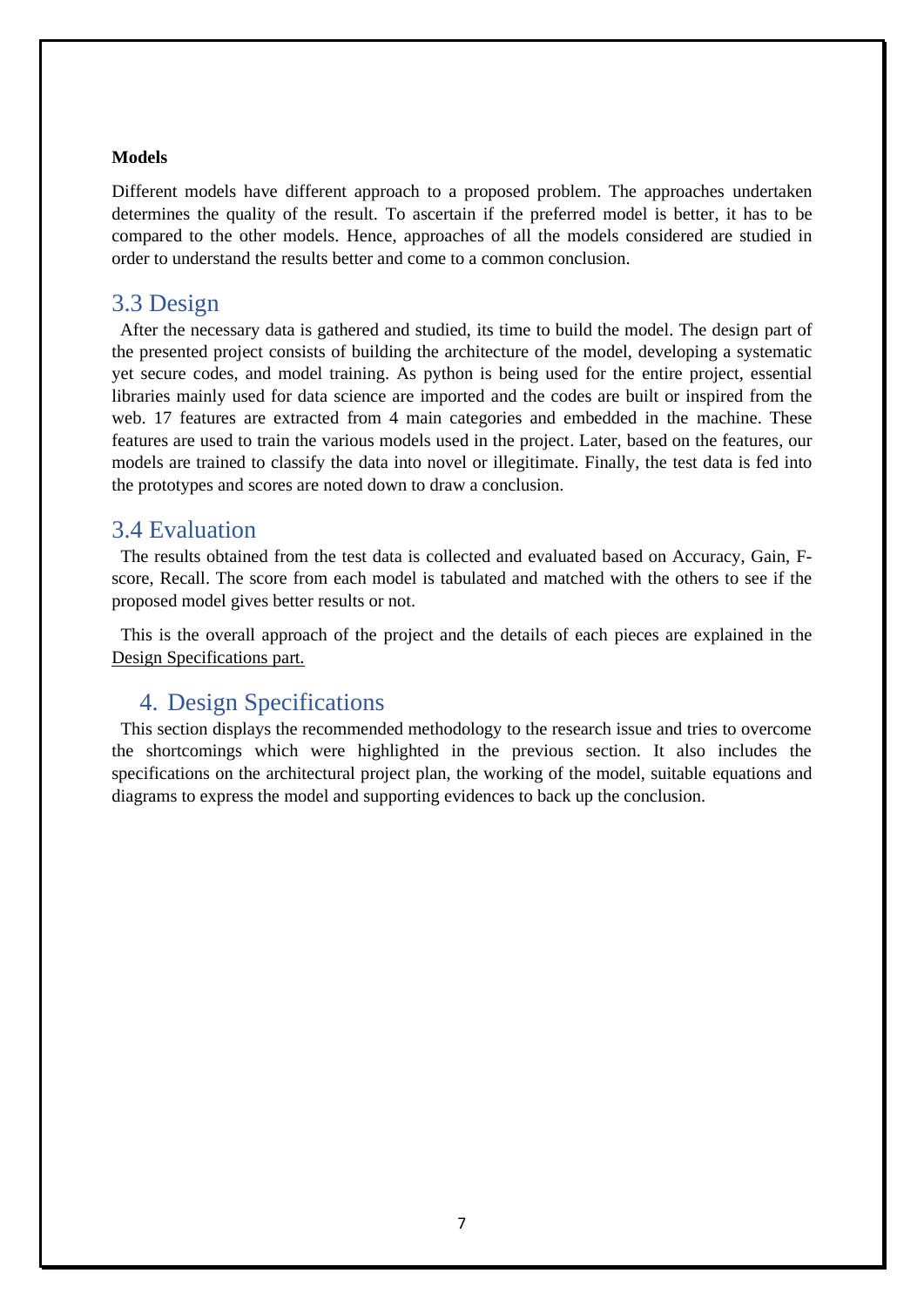

Figure. 2- Architectural Approach

 Fig.2 shows the overall architecture of the research. This design is prepared studying the styles used by papers [18]-[20]. Special attention is given to Phase 1 and Phase 2 for flexible use of the resources available on the internet and also to bring wide range of future scope to the investigation.

## 4.1 Environment Setup

 Since this study is decided to perform on virtual public server, AWS platform is chosen. In order to fully understand the working and functions of AWS, a short course was taken from YouTube [26] Initially, a free tier account is made and an EC2 instance is created under N. Virginia (as usually Recommended) with Amazon Linux2 OS. Because this is a basic account, the limited resources that are costless are chosen. Number of CPU is one and with 8Gb of storage capacity (SSD). Public and private IP addresses are assigned default by the server. Inbound traffic is made to pass through port 22 using Secure Shell (SSH) communication making the communication encrypted with password authentication. This instance is connected to windows OS through public and private keys which are separately generated for the project purpose using Putty. The private key generated in stored as a '.pem' file and is later converted to '.ppk' file by 'PuTTYgen'. This '.ppk' file is loaded to putty and connected to the instance by make use of domain name or public IPV4 DNS. Once the connection is secure, it can be saved for future use and operated by the system. In detail specifications of Amazon Linux2 instance is given in Configuration manual for reference.

## 4.2 Dataset Description and Feature Extraction

 The datasets needed for this experiment is taken from two open sources Phishtank [27] and University of New Brunswick [28]. In total ten thousand URLs are used for training and two thousand URLs are used for testing. From the available number of datasets, five thousand URLs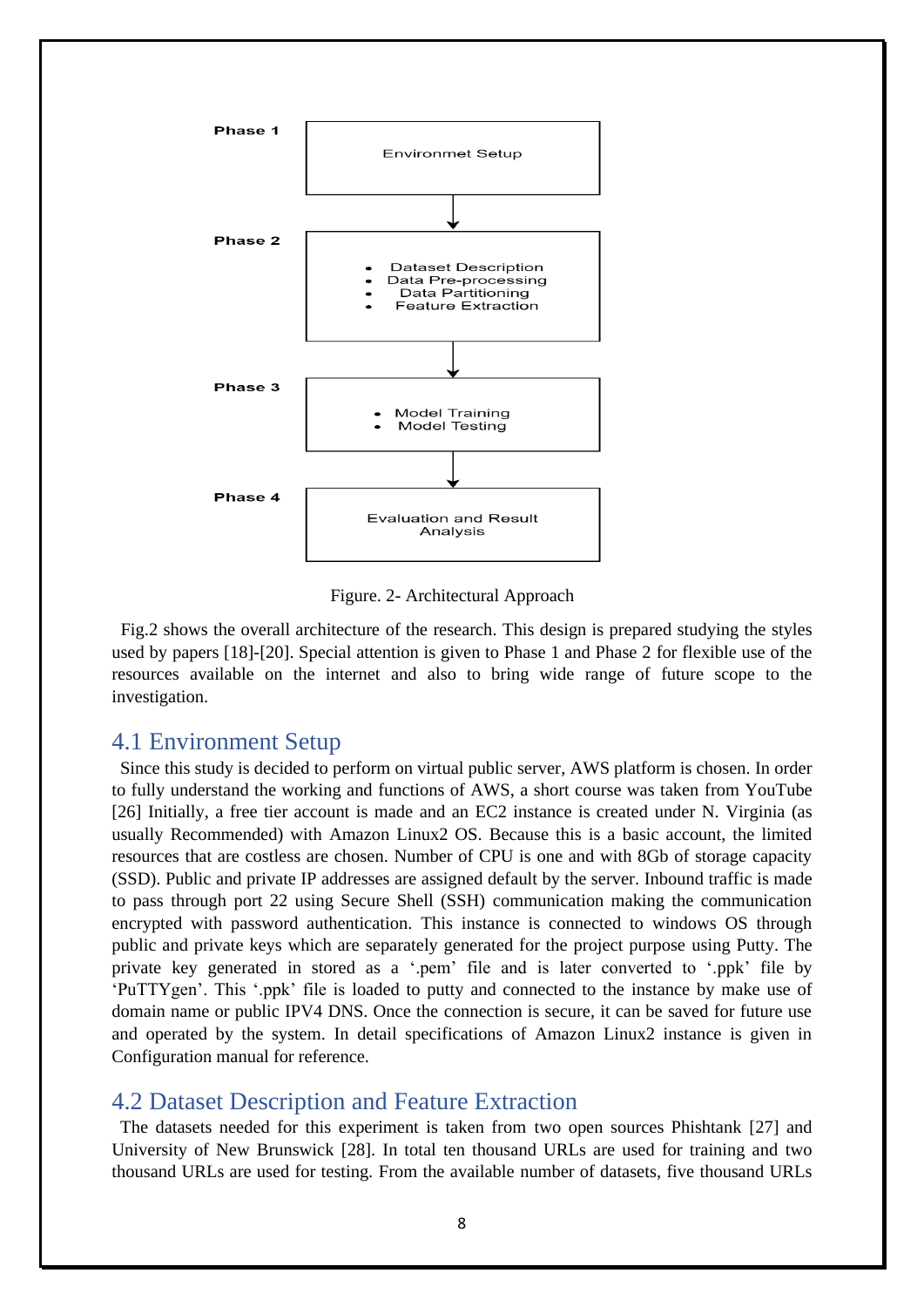are randomly picked from both the sites. Feature extraction is done on both naïve and phishing URLs and the subsequent dataset is stored in a separate file. This file is further used for model training purpose.

 It is possible to decide the legitimacy of a URL based on certain features. These features form the deciding factors of this analysis. Hence it is necessary to choose those features which clearly differentiate a valid URL from a phished URL. The features for this model are selected after carefully examining some papers and determining the best among them. In total 18 features are selected from 3 categories and are inspired form [29].

- 1. Address Bar Features
- 2. Domain Based Features
- 3. HTML and Javascript based Features

1.Address Bar Features

• IP Address in the URL

```
If an IP address is used as an alternative of the domain name in the URL, such as 
"http://125.98.3.123/fake.html", users can be sure that someone is trying to steal their 
personal information. Sometimes, the IP address is even transformed into hexadecimal 
code as shown in the following link
"http://0x58.0xCC.0xCA.0x62/2/paypal.ca/index.html".
```
*Rule*: IF{ If The Domain Part has an IP Address  $\rightarrow$  Phishing Otherwise  $\rightarrow$  Legitimate

• @ Symbol in the URL

When the " $\hat{w}$ " symbol is used in a URL, the browser ignores anything before the " $\hat{w}$ " symbol, and the genuine address is commonly found after the " $@$ " symbol.

Rule: IF  $\{Ur1$  Having @ Symbol  $\rightarrow$  Phishing Otherwise  $\rightarrow$  Legitimate

• Length of the URL

Most of the times, long URLs are kept to hide the questionable part of the website. Like

[http://federmacedoadv.com.br/3f/aze/ab51e2e319e51502f416dbe46b773a5e/?cmd=\\_home&](http://federmacedoadv.com.br/3f/aze/ab51e2e319e51502f416dbe46b773a5e/?cmd=_home&dispatch=11004d58f5b74f8dc1e7c2e8dd4105e811004d58f5b74f8dc1e7c2e8dd4105e8) [dispatch=11004d58f5b74f8dc1e7c2e8dd4105e811004d58f5b74f8dc1e7c2e8dd4105e8@](http://federmacedoadv.com.br/3f/aze/ab51e2e319e51502f416dbe46b773a5e/?cmd=_home&dispatch=11004d58f5b74f8dc1e7c2e8dd4105e811004d58f5b74f8dc1e7c2e8dd4105e8)phishing .website.html

To ensure accuracy of our study, we calculated the length of URLs in the dataset and produced an average URL length. The results showed that if the length of the URL is greater than or equal 54 characters then the URL classified as phishing. By reviewing our dataset we were able to find 1220 URLs lengths equals to 54 or more which constitute 48.8% of the total dataset size.

Rule: IF $\{$  else if URL length  $\geq$  54 and  $\,\leq$  75  $\,\rightarrow\,$  feature  $=$  Suspicious URL length  $< 54$   $\rightarrow$  feature = Legitimate *otherwise*  $\rightarrow$  *feature* = Phishing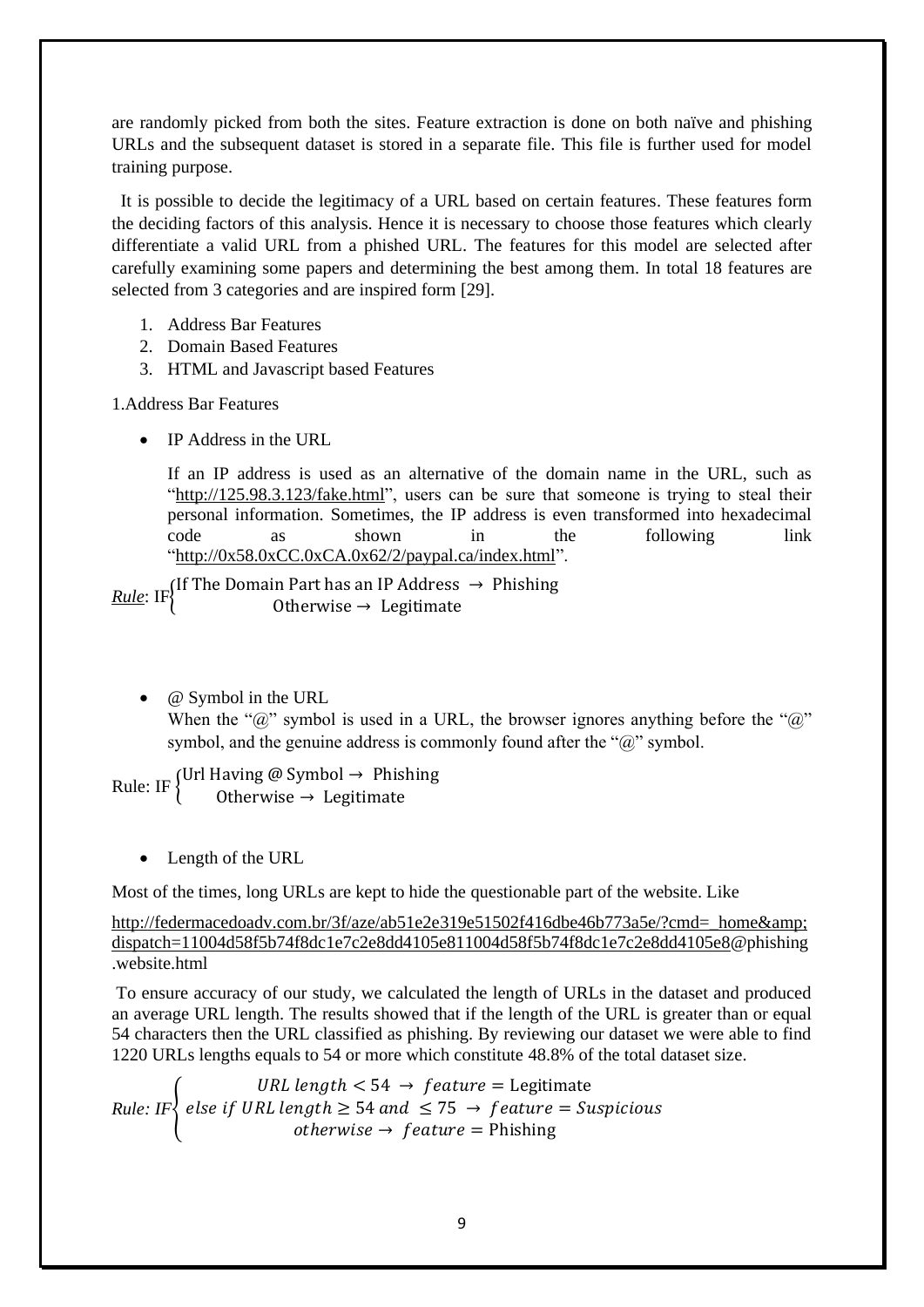• Depth of the URL

This feature checks the number of dots (.) in a URL. If the number of dots exceed twice, then its likely do be phished. Example – www.ncirl.ie normally the dot after 'www' is neglected because it is a subdomain in itself. So, the number of dots are checked after the main domain name 'ncirl' in this case.

Rule: IF  $\{$  Dots In Domain Part = 2  $\rightarrow$  Suspicious  $\Lambda$ Dots In Domain Part = 1  $\rightarrow$  Legitimate Otherwise  $\rightarrow$  Phishing

• Redirection "//" in the URL

The presence of the character "//" in the URL route indicates that the user will be redirected to another website. "http://www.legitimate.com//http://www.phishing.com" is an example of such a URL. We look at the spot where the "//" appears. We discovered that if the URL begins with "HTTP," the "//" should be placed in the sixth position. If 'HTTPS' is present then '//' will be in the seventh position. In this case there's another '//' after '.com' which clearly signifies it as a phishing URL.

Rule: IF  $\left\{\n\begin{array}{l}\n\text{ThePosition of the Last Occurrence of }\n\end{array}\n\right.\n\left\{\n\begin{array}{l}\n\text{or} \\
\text{I} \\
\text{I} \\
\text{I} \\
\text{I} \\
\text{I} \\
\text{I} \\
\text{I} \\
\text{I} \\
\text{I} \\
\text{I} \\
\text{I} \\
\text{I} \\
\text{I} \\
\text{I} \\
\text{I} \\
\text{I} \\
\text{I} \\
\text{I} \\
\text{I} \\
\text{I} \\
\text{I} \\
\text{I} \\
\text{I} \\
\text{I} \\
\text{I} \\
\text{I} \\$ Otherwise  $\rightarrow$  Legitimate

• HTTP/HTTPS in the Domain Name

The presence of HTTPS is critical in conveying the legitimacy of a website, but it is clearly insufficient. It is recommended that the certificate assigned with HTTPS be checked, including the extent of the trust certificate issuer and the certificate age. Furthermore, we discovered that the minimum age of a reputable certificate is two years by testing our datasets. Some of the certificate enterprises include: GeoTrust, GoDaddy, Network Solutions, Thawte, Comodo, Doster and VeriSign

Rule: IF{ Use https and Issuer Is Trusted and Age of Certificate  $\geq 1$  Years  $\rightarrow$  Legitimate Using https and Issuer Is Not Trusted  $\rightarrow$  Suspicious Otherwise  $\rightarrow$  Phishing

• Using URL shortening service "Tiny URL" URL shortening is a technique used on the "World Wide Web" in which a URL can be significantly reduced in length while still directing to the desired webpage. This is accomplished through the use of a "HTTP Redirect" on a short domain name, which links to a webpage with a long URL. The URL "http://portal.hud.ac.uk/" can, for example, be shortened to "bit.ly/19DXSk4".

 $Rule: IF$  TinyURL  $\rightarrow$  Phishing Otherwise  $\rightarrow$  Legitimate

> • Prefix or Suffix "-" in the Domain In legitimate URLs, the dash symbol is rarely used. Phishers frequently add prefixes or suffixes separated by (-) to domain names to give users the impression that they are dealing with a legitimate website. For instance, see http://www.Confirme-paypal.com/.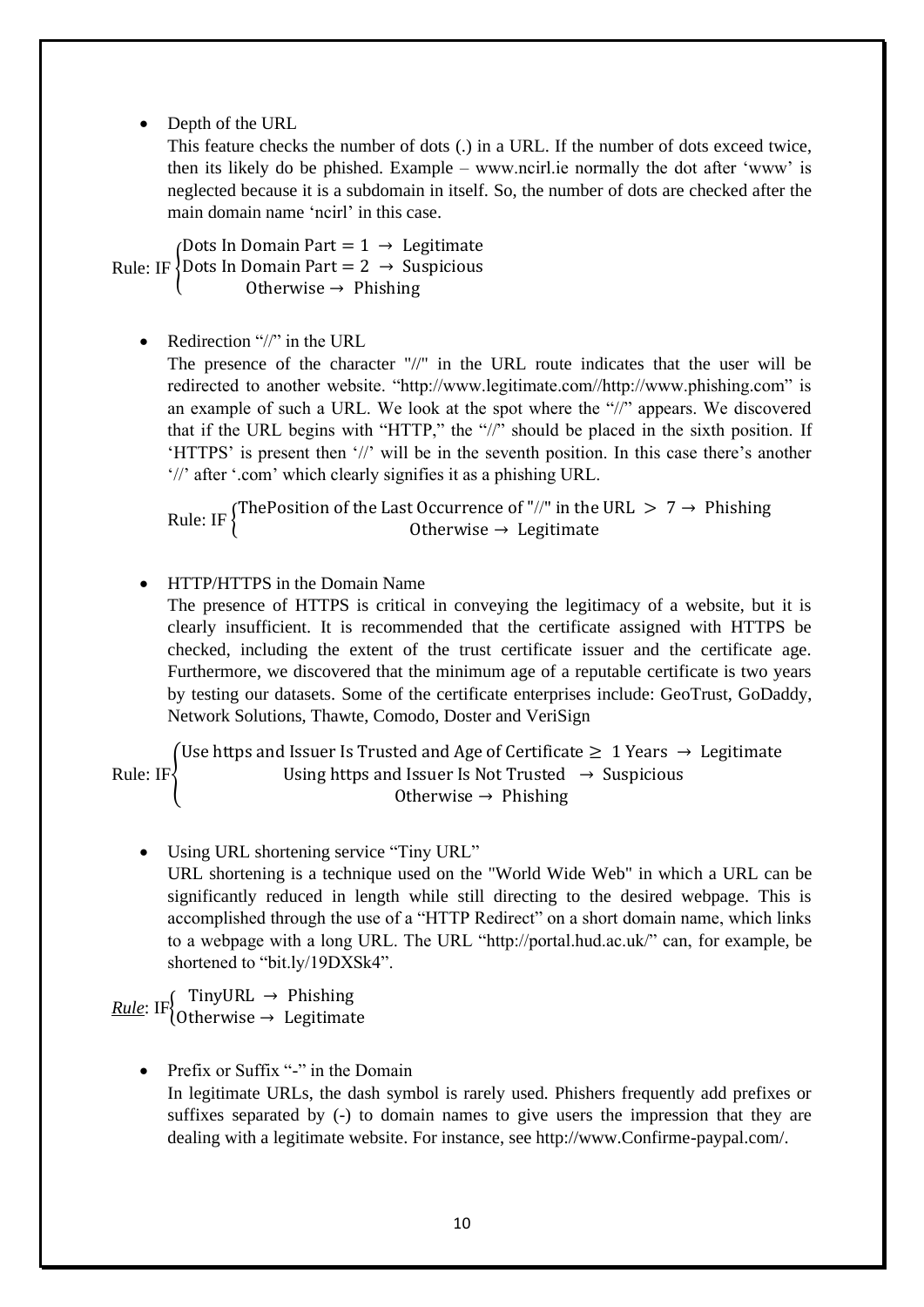Rule: IF {Domain Name Part Includes (−) Symbol  $\rightarrow$  Phishing<br>Othorwise > Legitimate Otherwise  $\rightarrow$  Legitimate

## 2.Domain Based Features

• DNS Record

In the case of phishing websites, either the claimed identity is not recognized by the WHOIS database or no records for the hostname are found. If the DNS record is empty or not found, the website is labeled "Phishing," otherwise it is labeled "Legitimate."

Rule: IF $\begin{array}{c} \text{[no DNS Record For The Domain } \rightarrow \text{ Phi} \\ \text{Otherwise} \rightarrow \text{I} \text{ or } \text{I} \text{ is } \end{array}$ 

Otherwise  $\rightarrow$  Legitimate

• Website Traffic

This feature assesses the popularity of a website by counting the number of visitors and the pages they visit. However, because phishing websites only exist for a short time, they may not be recognized by the Alexa database. Furthermore, if the domain receives no traffic or is not recognized by the Alexa database, it is labelled as "phishing". Otherwise, it is labelled as "Suspicious".

Rule: IF} Website Rank > 100,000  $\rightarrow$  Suspicious (Website Rank  $<$  100,000  $\rightarrow$  Legitimate Otherwise  $\rightarrow$  Phish

• Age of Domain

This feature is available from the WHOIS database. Most phishing websites only exist for a short time. We discovered that the minimum age of a legitimate domain is 6 months after reviewing our dataset.

Rule: IF  $\begin{cases} \text{Age Of Domain} \geq 6 \text{ months } \rightarrow \text{ Legitimate} \\ \text{Otherwise} \rightarrow \text{Phibling} \end{cases}$ Otherwise  $\rightarrow$  Phishing

• End Period of Domain

This feature is available from the WHOIS database. The remaining domain time is calculated for this feature by finding the difference between the expiration time and the current time. For this project, the end period considered for the legitimate domain is 6 months or less.

Rule: IF $\begin{array}{c} \text{[no DNS Record For The Domain } \rightarrow \text{ Phi} \\ \text{Otherwise} \rightarrow \text{I} \text{ or } \text{I} \text{ is } \end{array}$ Otherwise  $\rightarrow$  Legitimate

## 3. HTML and Javascript based Features

## • IFrame Redirection

IFrame is an HTML tag that allows you to insert another webpage into the one you're now viewing. The "iframe" tag can be used by phishers to make the frame invisible, i.e. without frame borders. Phishers employ the "frameBorder" attribute in this case, which causes the browser to create a visual boundary.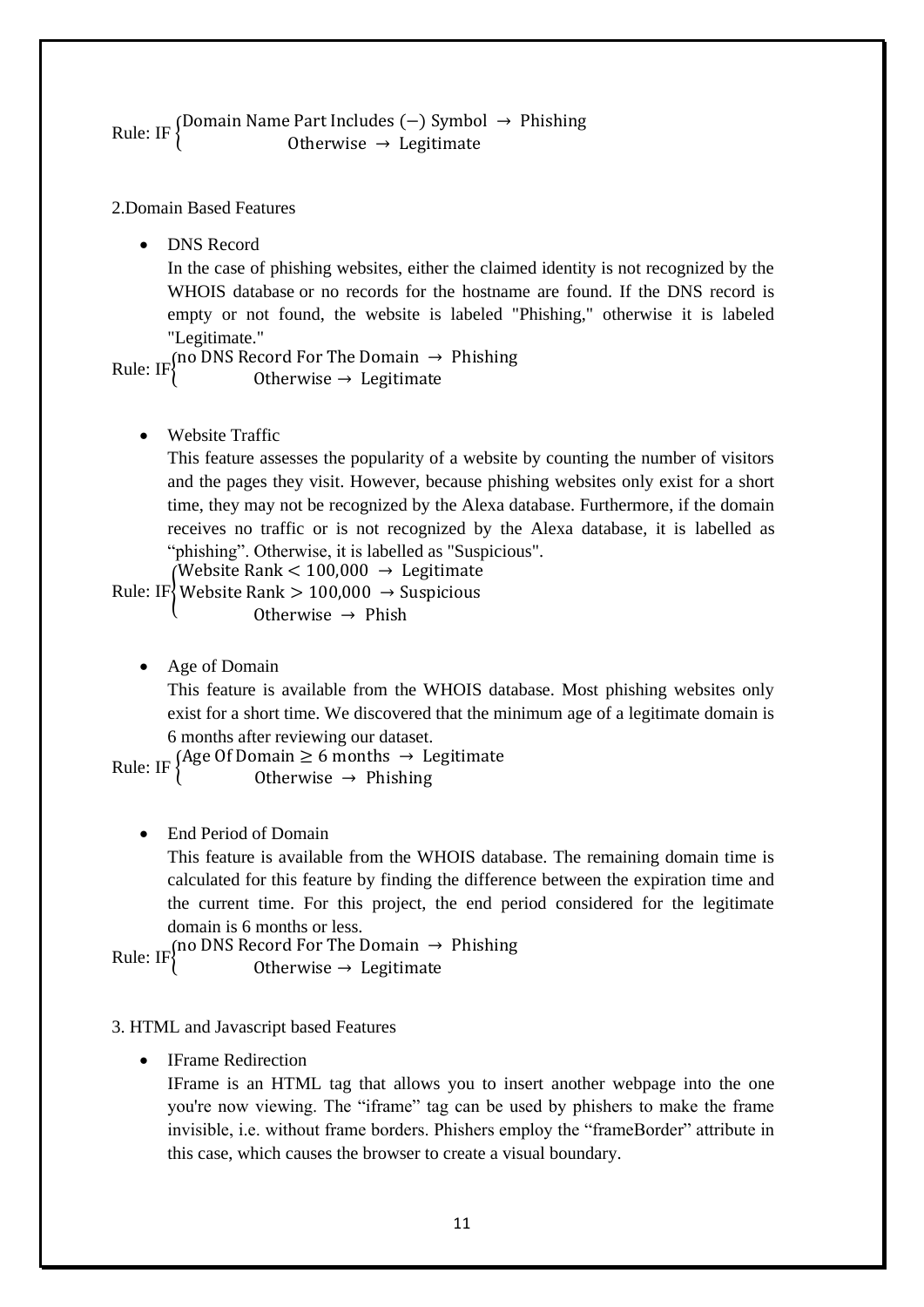## Rule: IF  $\left\{\begin{array}{l}\text{Using iframe} \rightarrow \text{Philining} \\ \text{Otherwise} \rightarrow \text{I}_{\text{scitimate}}\end{array}\right\}$ Otherwise  $\rightarrow$  Legitimate

• Status Bar Customization

Phishers may utilize JavaScript to trick visitors into seeing a false URL in the status bar. To get this feature, we'll need to delve into the webpage source code, specifically the "onMouseOver" event, and see if it alters the status bar.

Rule: IF{ $\{onMouseOver Changes}$  Status Bar  $\rightarrow$  Phishing<br>Rule: IF{ $\{the Does't Change String Bar \rightarrow Isgifimata\}$ It Does′t Change Status Bar → Legitimate

• Disabling Right Click

Phishers disable the right-click function with JavaScript, preventing users from viewing and saving the webpage source code. This functionality is handled in the same way as "Hiding the Link with onMouseOver." Nonetheless, we'll look for the event "event.button==2" in the webpage source code and see if the right click is disabled for this functionality.

Rule: IF $\{\begin{array}{c} \text{Right Click Disabeled} \rightarrow \text{Philbing} \\ \text{Otherwise} \rightarrow \text{I estimates} \end{array} \}$ Otherwise  $\rightarrow$  Legitimate

• Website Forwarding

The number of times a website has been redirected is a narrow line that separates phishing websites from authentic ones. We discovered that authentic websites were only routed once in our sample. Phishing websites with this functionality, on the other hand, have been redirected at least four times.

Rule: IF { ofRedirect Page  $\leq 1 \rightarrow$  Legitimate of Redirect Page  $\geq 2$  And  $\lt 4 \rightarrow$  Suspicious Otherwise  $\rightarrow$  Phishing

# 4.3 Model training and Testing (proposed model-XGBoost)

 The extracted features are stored in a file and this file is then used to train the models. Before training the models, its important to understand how the models work. This section concentrates on in depth working, suitable formulae and diagrams to describe the model.

## 4.3.1 XGBoost Workflow

 XGBoost or Extreme Gradient Boost is a model which is based on Decision Tress ensembled with Machine Learning algorithm that uses extreme Gradient Boosting mechanism. Fig.3 shows how the multi layered mechanism is built to perform.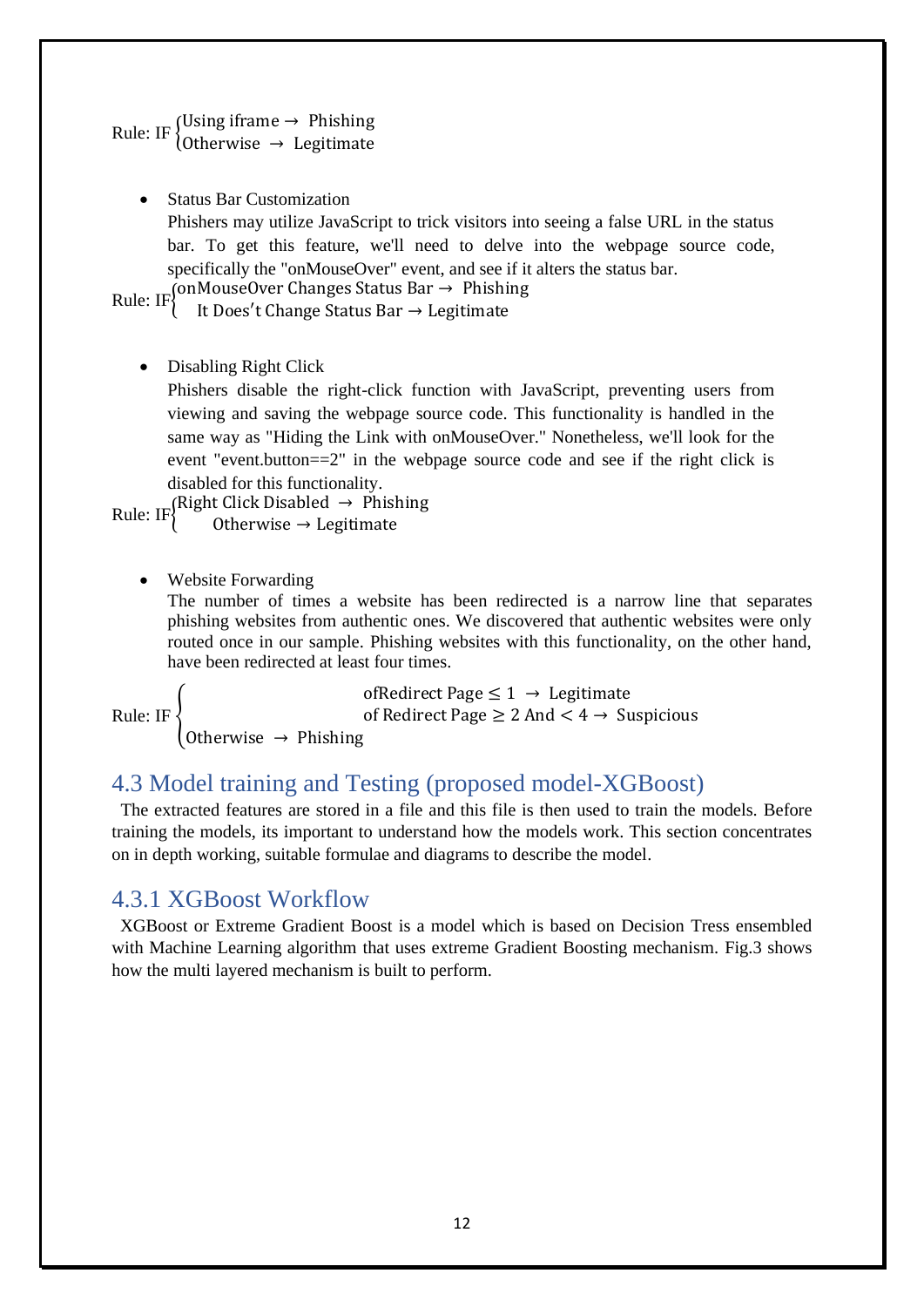

Figure. 3- XGboost Workflow

**Decision Tree** is a Supervised ML algorithm in which data is constantly split based on certain parameters. These splits are based on the decisions made on the training data. To achieve the desired result, certain criteria are established. A decision tree is a graphical representation of those circumstances.

**Bagging** or bootstrap aggregation combines each decision tree's collective predictions based on a majority voting mechanism. It combines inputs from all the decision trees to produce a single collective decision**.**

**Random Forest** is a machine learning technique for solving regression and classification problems. It makes use of ensemble learning, which is a technique that combines many classifiers to solve complex problems. In general, RF consists of many decision trees.

**Boosting** Models are built in a sequential order to reduce past model errors while maximizing the impact of high-performance models.

**Gradient boosting** uses the gradient descent approach to reduce error in sequential models.

**XGBoost-** To eliminate errors, the gradient boosting technique was enhanced using parallel processing, tree pruning, missing value handling, and regularization. It's a powerful combination of software and hardware optimization approaches that deliver higher outcomes in the quickest amount of time while using the fewest computing resources possible.

XGBoost improves Gradient Boosting Machines (GBMs), which use the gradient descent architecture to improve the performance of weak learners (CARTs in general). XGBoost, on the other hand, improves on the base GBM architecture through system optimization and algorithmic enhancements. These two features make XGBoost outperform other algorithms [30].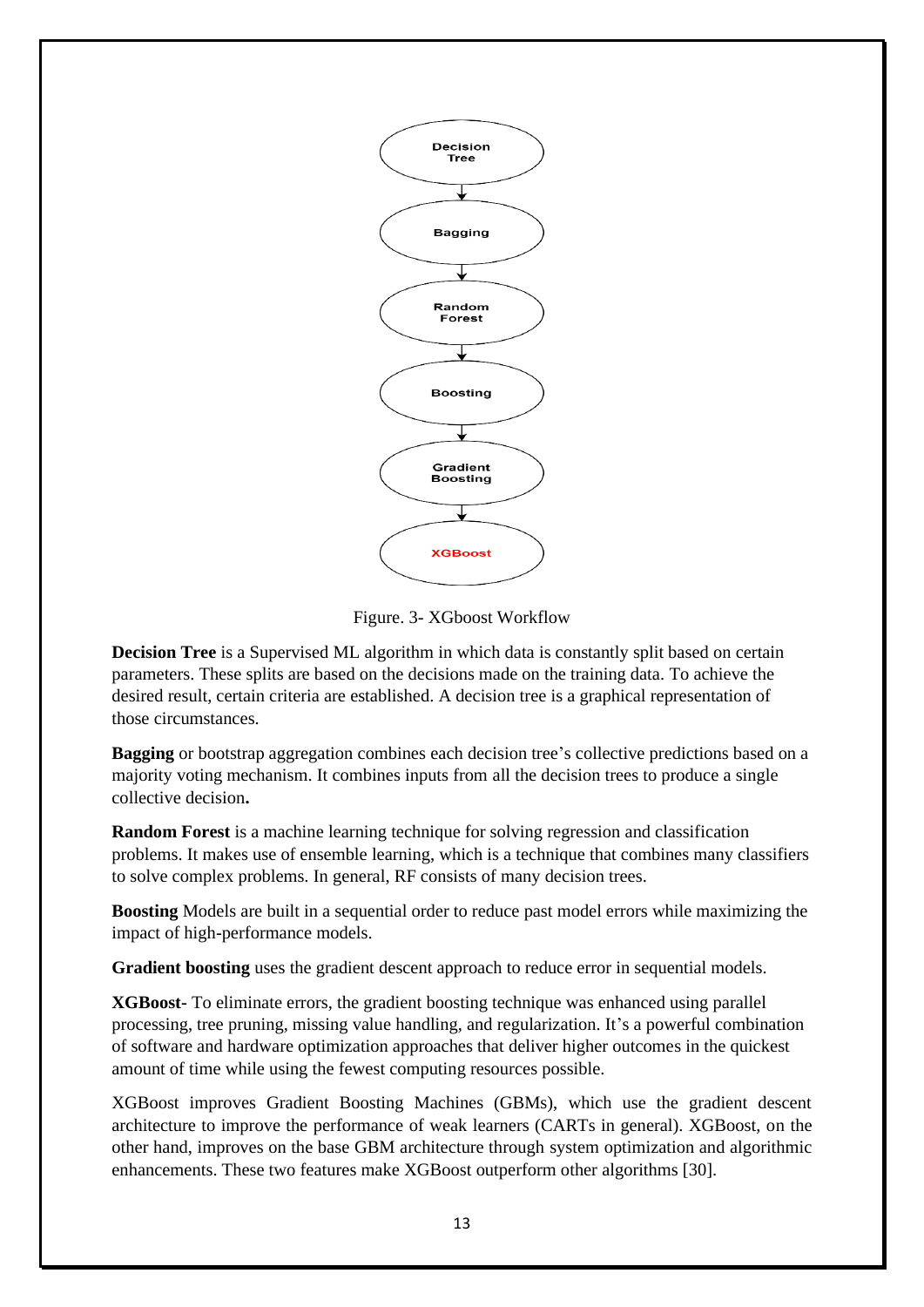#### **System Optimization**

- **1. Parallelization** To approach the process of sequential tree building, XGBoost employs parallelized implementation. This is possible because the loops used to construct base learners are interchangeable; the outer loop enumerates the leaf nodes of a tree, while the second inner loop computes the features. Parallelization is limited because the outer loop cannot begin until the inner loop is completed. As a result, in order to improve run time, the order of loops is switched using initialization via a global scan of all instances and sorting via parallel threads. By offsetting any parallelization overheads in computation, this switch improves algorithmic performance.
- **2. Tree Purning-** The stopping criterion for tree splitting in the GBM framework is greedy by nature and is dependent on the negative loss requirement at the split point. Instead of applying the parameter, XGBoost starts pruning trees backwards by utilizing the 'max depth' parameter. This 'depth-first' method boosts computing performance dramatically.
- **3. Hardware Optimization-** This algorithm was developed to make the most efficient use of available hardware resources. This is done through cache awareness, which is achieved by allocating internal buffers in each thread to store gradient statistics. Out-of-core computing makes the most of available disk space while processing massive data sets that are too large to fit in memory.

### **Algorithmic Enhancement**

- **1. Regularization-** To prevent overfitting, it penalizes more complex models with both LASSO (L1) and Ridge (L2) regularization.
- **2. Sparsity Awareness-** XGBoost naturally admits sparse features for inputs by automatically 'learning' the best missing value based on training loss and handles different types of sparsity patterns in data more efficiently.
- **3. Weighted Quantile Sketch** XGBoost employs the distributed weighted Quantile Sketch algorithm to determine the best split points among weighted datasets.
- **4. Cross-Validation** A cross-validation method is built into each iteration of the algorithm, eliminating the need to explicitly program this search and specify the exact number of boosting iterations required in a single run. Pairs of inputs are

# 4.3.2 Classification Model (XGBoost Internal Working)

 The internal running of this model is derived from [31] where Chen and Guestrin explain the working in detail. The detection of phishing is a supervised learning problem in which the training data xi is used to predict a target variable yi. The inputs to the model are training instances in the pairs of  $(x1,y1)$   $(x2,y2)$ …..  $(xn,yn)$  where in x symbolizes the feature vector extracted and y symbolizes their respective tags which is either 0 for (legal) and 1 for (phishing) websites. The main aim of the project is to define some particular parameters of the dataset so that the model can use those parameters in future to decide whether the URL is legitimate or not. Each parameter here becomes a tree and adds to the factor for decision making. Though these trees may not give the desired performance however, by combining these trees and boosting them can bring noticeable upscale in the prediction. In XGBOOST, the training data xi is used to predict the target variable yi iteratively until the model's parameters are optimized. The proposed phishing detection model can be represented mathematically as follows

$$
\hat{y}_i = \phi(X_i) = \sum_{k=1}^{K} f_k(x_i), f \in F
$$
 (1)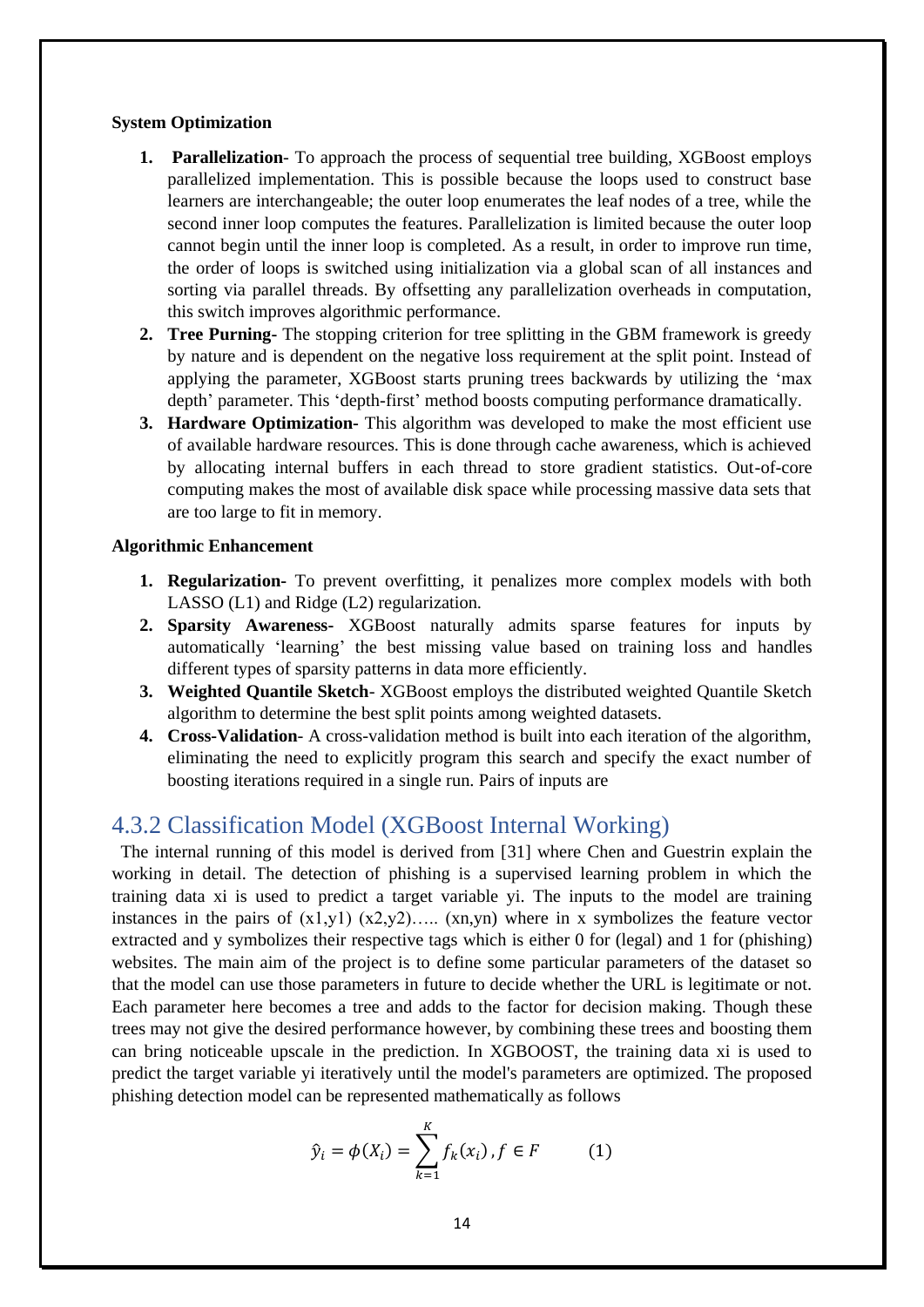Where K describes the number of trees and f, the function in function space of F.

Boosted trees are trained using an additive training strategy. At each iteration of the phishing detection process, a new tree is added. The model's final prediction score is calculated by adding the predictive scores of each tree. The end predictive value at t of training can be written as

$$
\hat{y}_i^{(0)} = 0
$$
  

$$
\hat{y}_{i=}^{(1)} f_1(x_i) = \hat{y}_1^{(0)} + f_1(x_i)
$$

Therefore

$$
\hat{y}_i^{(t)} = \sum_{k=1}^t f_k(x_i) = \hat{y}_i^{(t-1)} + f_t(x_i)
$$
 (2)

The most recent tree is created to compensate for the instances of websites that were incorrectly predicted by previous learners. To select the best model for the training data, we must optimize a specific objective function. In this case, we encourage a model to have both high predictive power and to be simple in nature. Minimizing loss function  $(\emptyset)$  encourages predictive models, while optimizing regularization  $(L(\varphi))$  encourages simpler models to have lower variance in future predictions, resulting in more stable predictions.

$$
\mathcal{L}(\phi) = \sum_{i} l(\hat{y}_i, y_i) + \sum_{k} \Omega(f_k)
$$
  
where  $\Omega(f) = \gamma T + \frac{1}{2}\lambda ||w||^2$  (3)

#### **Gradient Tree Boosting**

XGBOOST uses t boosting iteration to learn a function  $f(x)$  that predicts  $y = f(x)$  while minimizing a loss function and a regularization term. Similarly, the optimization goal at step t of the training process can be stated as follows:

$$
\mathcal{L}^{(t)} = \sum_{i=1}^{n} l(y_i, \hat{y_i}^{(t-1)} + f_t(\mathbf{x}_i)) + \Omega(f_t)
$$
\n(4)

The optimization objective using square loss can be written as

$$
i = (y_i - \hat{y}_i^{(t)})^2 \; but \; \; \hat{y}_i^{(t)} = \hat{y}_i^{(t-1)} + f_t(x_i)
$$

Adding  $f_t$  improves the model, according to equation (2). Second order approximation can be used to optimize the general setting objective, giving rise to.

$$
\tilde{\mathcal{L}}^{(t)} = \sum_{i=1}^{n} [g_i f_t(\mathbf{x}_i) + \frac{1}{2} h_i f_t^2(\mathbf{x}_i)] + \Omega(f_t)
$$
\n(5)

Where  $g_i$  h<sub>i</sub> are derived from the loss function. Where

$$
g_i = \partial_{\hat{y}^{(t-1)}} l(y_i, \hat{y}^{(t-1)})
$$
 and  $h_i = \partial_{\hat{y}^{(t-1)}}^2 l(y_i, \hat{y}^{(t-1)})$ 

XGBOOST approximates  $f(x)$  using an additive expansion of t regression trees, but instead of minimizing just a lost function, an objective function with two parts is defined, a lost function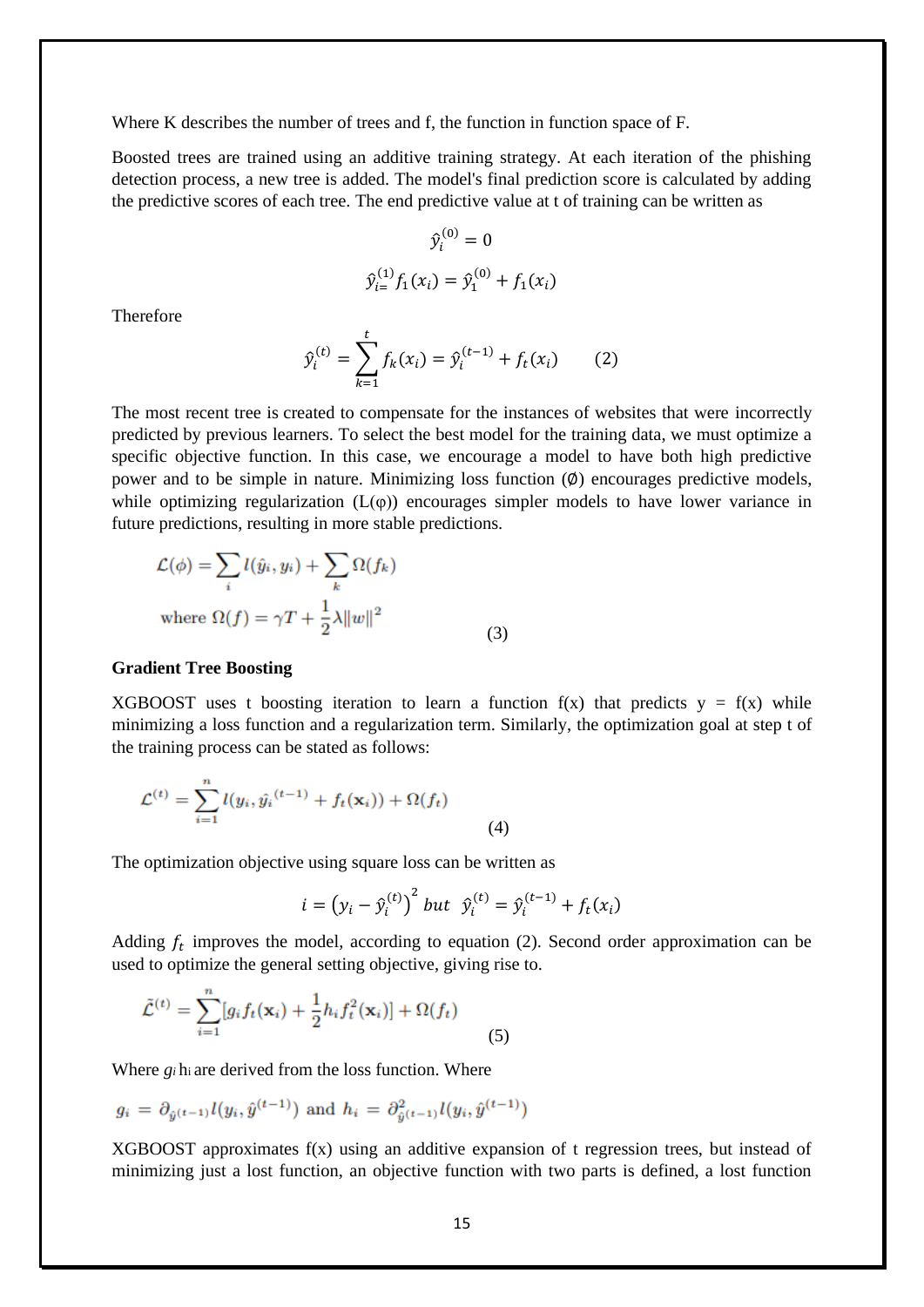over the training set and a regularization term to prevent overfitting. Define  $Ij = \{i | q(xi) = j\}$  as the instance set of leaf j. Figure 4 shows how Boosting is done on the Decision Trees, where the average value of each tree is taken.



Figure 4: Boosted Decision Trees

#### **Shrinkage, Row subsampling and Column Subsampling**

Before adding a new prediction to ft, XGBoost uses the shrinkage parameter to limit the optimal node predictions performed in each iteration t. Furthermore, it employs row and column subsampling. Overfitting can be avoided by using these three parameters [32]. And the corresponding best value is computed by

$$
\tilde{\mathcal{L}}^{(t)} = \sum_{i=1}^{n} [g_i f_t(\mathbf{x}_i) + \frac{1}{2} h_i f_t^2(\mathbf{x}_i)] + \gamma T + \frac{1}{2} \lambda \sum_{j=1}^{T} w_j^2
$$
  
= 
$$
\sum_{j=1}^{T} [(\sum_{i \in I_j} g_i) w_j + \frac{1}{2} (\sum_{i \in I_j} h_i + \lambda) w_j^2] + \gamma T
$$
 (6)

For a fixed structure  $q(x)$ , we can compute the optimal score w  $*$  j of leaf j by

$$
w_j^* = -\frac{\sum_{i \in I_j} g_i}{\sum_{i \in I_j} h_i + \lambda},\tag{7}
$$

Better accuracy can be obtained by selecting an improved tree that optimizes the objective function that was improved in the previous iteration. The optimal score function for a given tree structure is optimal score, and optimal objective reduction measures how good a tree structure is for a given iteration in terms of minimizing the objective function given below.

$$
\tilde{\mathcal{L}}^{(t)}(q) = -\frac{1}{2} \sum_{j=1}^{T} \frac{\left(\sum_{i \in I_j} g_i\right)^2}{\sum_{i \in I_j} h_i + \lambda} + \gamma T.
$$
\n(8)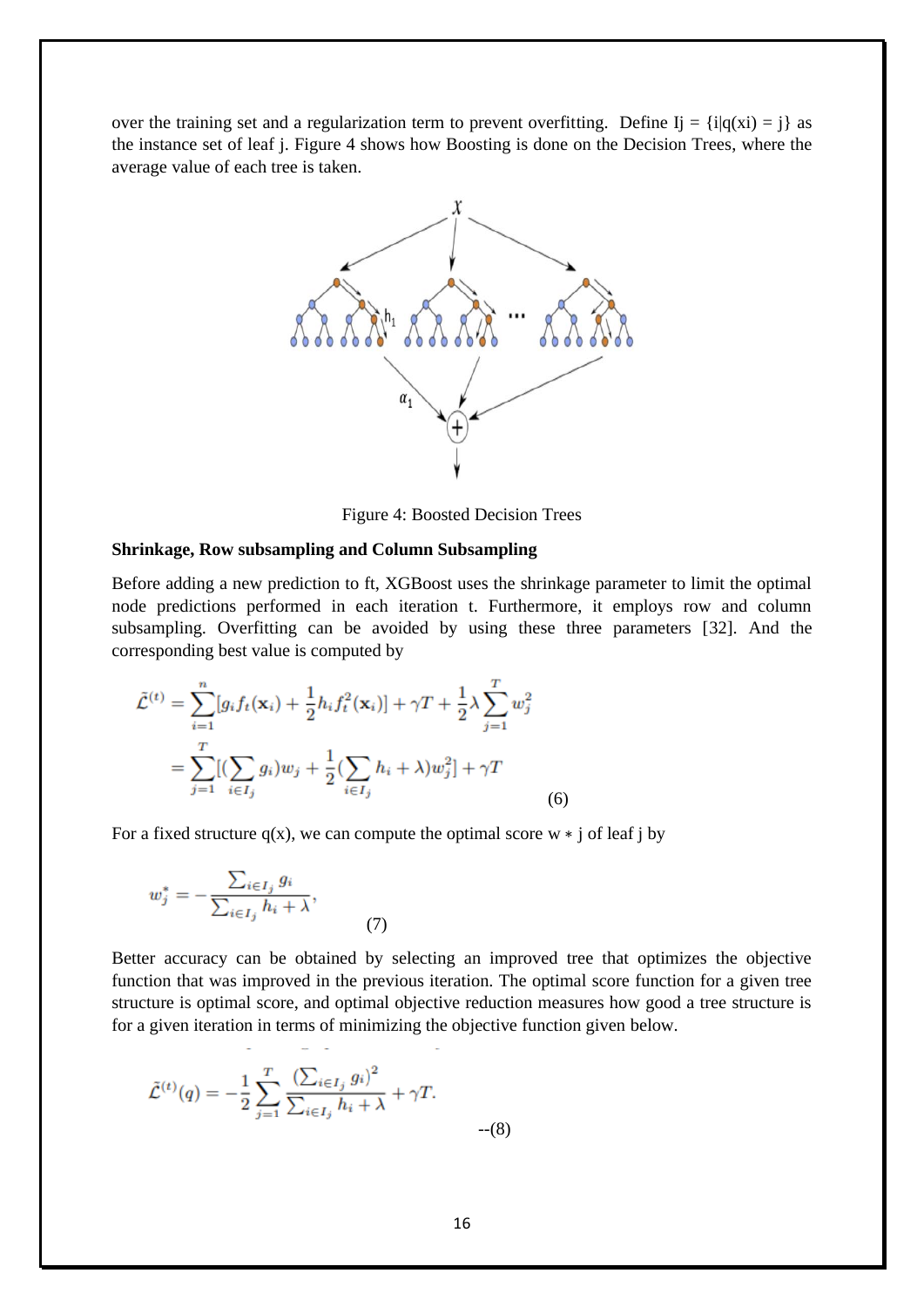#### **Split Finding Algorithms (Basic Exact Greedy algorithm and Approximate Algorithm)**

It is extremely difficult to determine the best split in tree learning. To accomplish this, a split finding algorithm known as the exact greedy algorithm is used to specify the overall split. This algorithm is extremely powerful because it greedily enumerates all possible splitting points. As a result, it is impossible to fit all of the data into memory. As a result, the Approximate algorithm is used. Because computing the full tree from a function space is unfeasible, it is diplomatic to include optimal split for practical application [31]. The split can be expressed in the following way:

$$
\mathcal{L}_{split} = \frac{1}{2} \left[ \frac{\left(\sum_{i \in I_L} g_i\right)^2}{\sum_{i \in I_L} h_i + \lambda} + \frac{\left(\sum_{i \in I_R} g_i\right)^2}{\sum_{i \in I_R} h_i + \lambda} - \frac{\left(\sum_{i \in I} g_i\right)^2}{\sum_{i \in I} h_i + \lambda} \right] - \gamma \tag{9}
$$

The score on the new leaf, the score on the new right leaf, the score on the original leaf, and the complexity cost of adding another leaf are the components. It is self-evident that if gain is less than  $\gamma$ , we should avoid adding that branch, which is nothing more than pruning.

## **5.** Implementation

As described in the Design Specification, the implementation has 4 parts Environmental Setup, Data Pre-processing, Feature Extraction, Model Training and Result Analysis. And the step-bystep implementation is as follows.

- An EC2 instance is created in AWS with Linux operating system and python 3.8.
- Anaconda 3 and jupyter notebook is downloaded in order to perform the experiment.
- Datasets, both for phishing and legitimate URLs are downloaded and saved.
- Random count of 5000 URLs is selected and stored for the training purposes.
- Feature Extraction is done for both the datasets and a final dataset is saved in a new file consisting of both URLs.
- This final Dataset is divided into 80-20 for training and testing purposes.
- Necessary packages are imported in order to perform the experiment.
- Model training and testing is done simultaneously. The accuracy for each is observed.
- Overall accuracy, precision, recall, F-score is noted for evaluation purposes.
- The results are evaluated, and conclusion is made.
- The drawbacks of this experiment are noted and the factors which can contribute to future work are proposed.

# **6.** Evaluation and Result analysis.

In order to come to a conclusion, the model is compared with other ML models and certain characteristics like Accuracy (Acc), Precision (Pre), Recall (Rec), and F-score (F) are considered. Table 1 represents the confusion matrix on which the result is calculated.

|          | Predicted | Predicted |  |
|----------|-----------|-----------|--|
|          | Positive  | Negative  |  |
| Actual   | TP        | HN        |  |
| Positive |           |           |  |
| Actual   | FΡ        | TN        |  |
| Negative |           |           |  |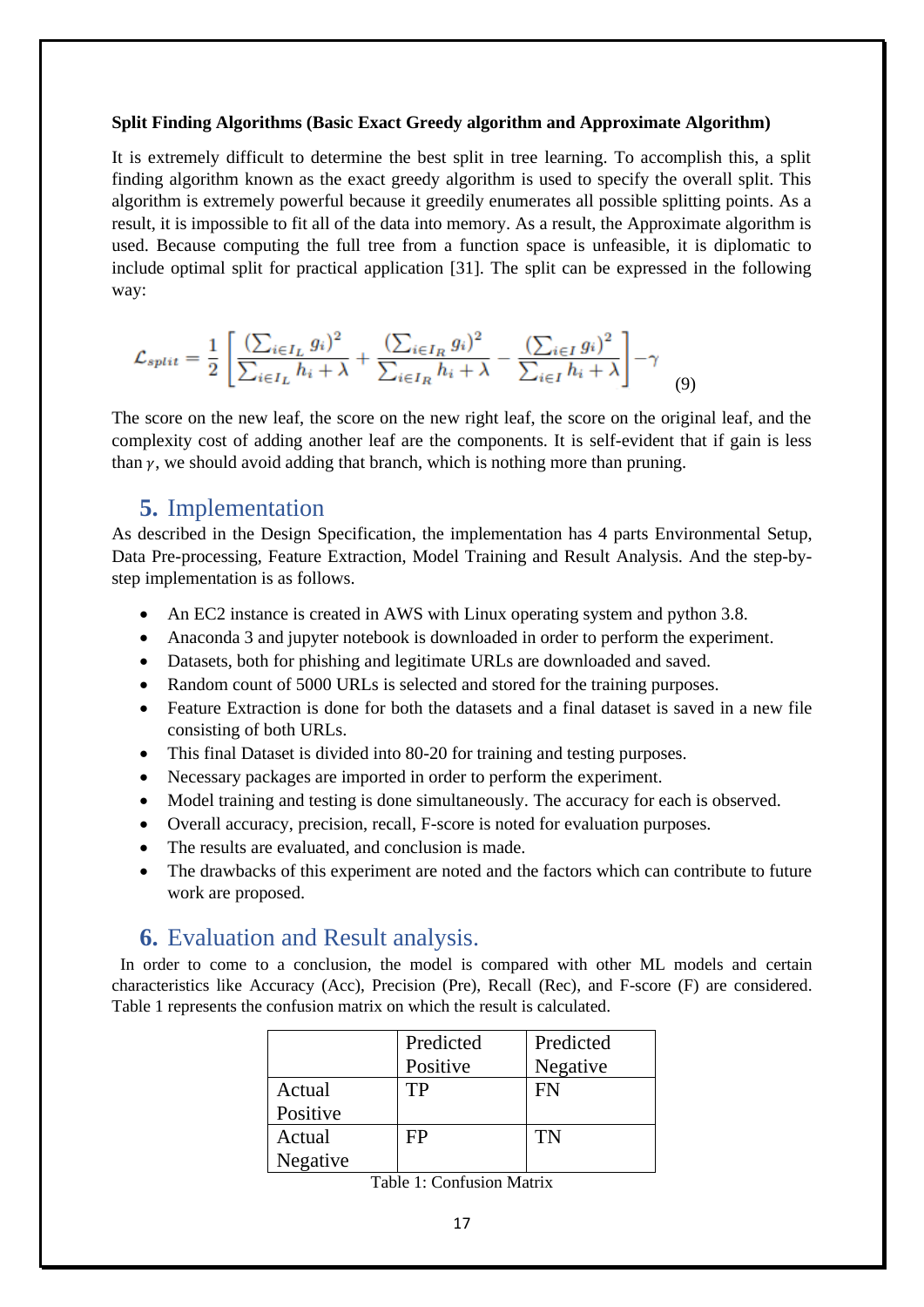When the model rightly predicts a URL as phishing its True Positive (TP), when the model declares a URL as legit where its actually phishing its False negative (FN), when it predicts a legit URL as phishing its False Positive (FP), and when the model declares wrongly that a URL is Benign. Also, here accuracy is the ratio of URLs correctly predicted, Precision is the fraction of URLs predicted rightly as phishing, recall is the portion of phishing URLs recognized by the model and F-score is the harmonic mean of Precision and Recall.

$$
A_{CC} = \frac{TP + TN}{TP + TN + FN + FN}
$$

$$
P = \frac{TP}{TP + FP}
$$

$$
R = \frac{TP}{TP + FN}
$$

$$
F = \frac{2(P \cdot R)}{P + R}
$$

|                   | <b>Training</b> | <b>Test</b> |
|-------------------|-----------------|-------------|
|                   | accuracy        | accuracy    |
| <b>Decision</b>   | 0.812           | 0.819       |
| <b>Tree</b>       |                 |             |
| Random            | 0.819           | 0.822       |
| <b>Forest</b>     |                 |             |
| <b>Multilayer</b> | 0.861           | 0.863       |
| Perceptron        |                 |             |
| <b>XGBoost</b>    | 0.867           | 0.862       |
|                   |                 |             |
| <b>Support</b>    | 0.802           | 0.804       |
| <b>Vector</b>     |                 |             |
| <b>Machines</b>   |                 |             |

Table 2: Accuracy comparison of training and test data

Note- This part was done just as a trial to see how the models perform and not for the actual evaluation.

As seen from the table above, in case of Training accuracy of XGB tops the table with relatively marginal gap with 0.867 followed by MLP with 0.861. The other models fall back of them 0.819, 0.812, 0.802 by RF, DT, SVM. In Test Accuracy the MLP leads with 0.863 whereas XGB falls a bit short (not excessively) with 0.862. the difference is not significant presently but might bring visible space when using larger dataset.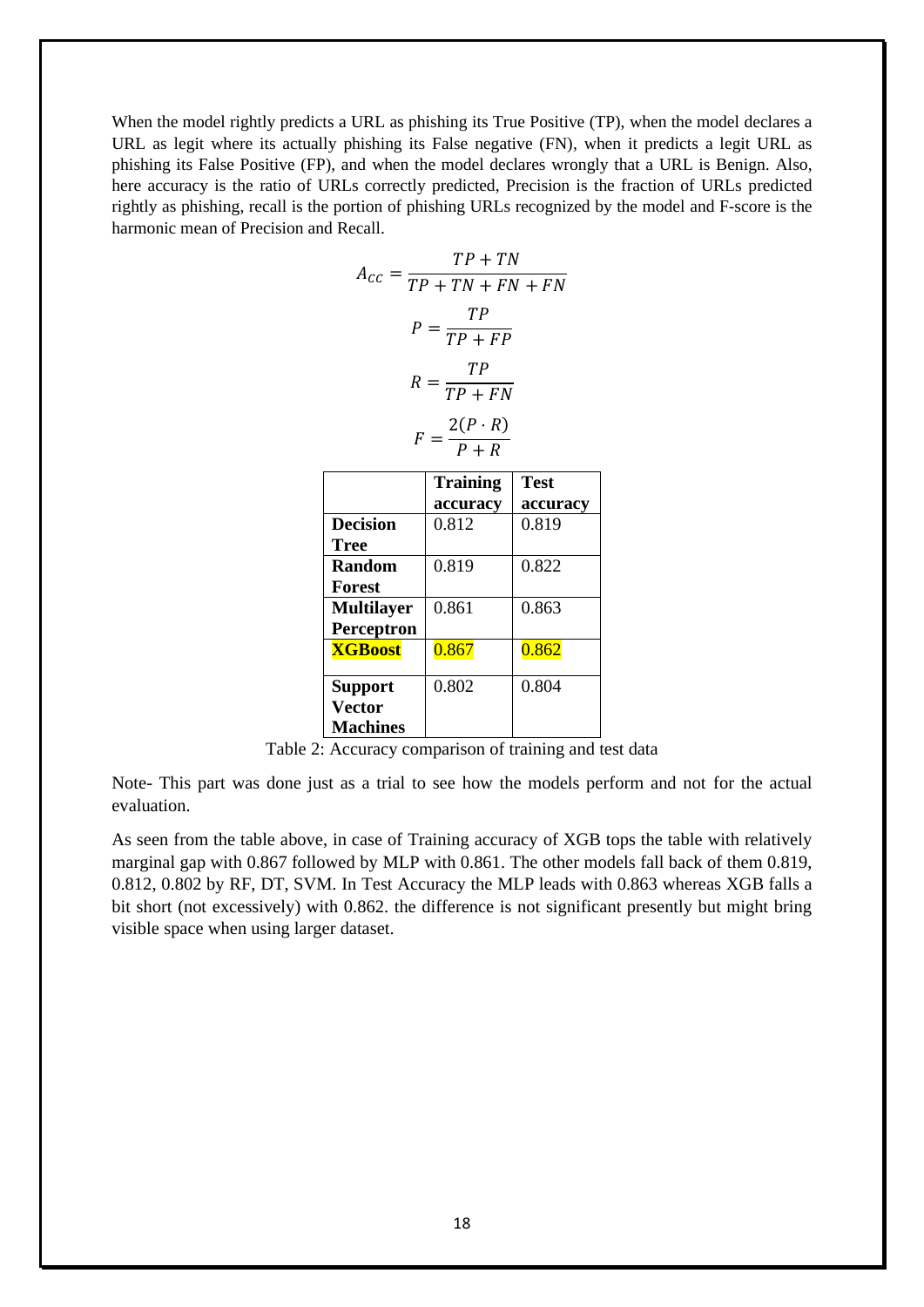|                   | <b>Overall</b>  | <b>Precision</b> | <b>Recall</b> | <b>F-score</b> |
|-------------------|-----------------|------------------|---------------|----------------|
|                   | <b>Accuracy</b> |                  |               |                |
| <b>Decision</b>   | 0.859           | 0.924            | 0.783         | 0.847          |
| <b>Tree</b>       |                 |                  |               |                |
| Random            | 0.859           | 0.920            | 0.786         | 0.848          |
| Forest            |                 |                  |               |                |
| <b>Multilayer</b> | 0.851           | 0.938            | 0.753         | 0.835          |
| Perceptron        |                 |                  |               |                |
| <b>XGBoost</b>    | 0.858           | 0.920            | 0.786         | 0.847          |
| <b>Support</b>    | 0.801           | 0.967            | 0.624         | 0.759          |
| <b>Vector</b>     |                 |                  |               |                |
| <b>Machines</b>   |                 |                  |               |                |

Table 3: Evaluation matrix

Table 3 shows the results obtained from XGBoost with that of the other models used to compare. All the classification models were successfully implemented and by making use of same datasets. The results obtained from the implementation were satisfactory, but were not up to the expectation level. The prediction performance to detect phishing URLs using was enhanced using XGBoost, hence giving it greater accuracy and precision. The overall accuracy was separately done on all the 10000 datasets to calculate the recall, precision and F-score. The results are as shown in the table 3. The overall accuracy was led by DT and RF with 0.859, just behind them was XGBoost with 0.858 followed by MLP and SVM. Surprisingly, the precision column is led by SVM with 0.967 followed by MLP, then DT with 0.9924, lastly XGB and RF stand at 0.920. XGB and RF lead Recall column with 0.786 followed by DT, MLP, SVM with 0.783, 0.753, 0.624. F-score is led by RF with 0.848, XGB and DT fall slightly behind by 0.847 then MLP and SVM with 0.835 and 0.759.

As seen from table 3, the results obtained by this experiment was not as planned but has still proven that XGB is one of the better classification models. Even though, XGB is built on DT and RF, and is judged to be better than the later [17]-[20], [30], it has failed to exhibit desired performance. This might be the result of dataset size, or the features used to differentiate. Hence, special attention must be given for future work.

# **7.** Conclusion and Future Work

 The undesirable results obtained from the experimentation brings out bunch of questions about the performance of XGBoost. The results depict that the base models of XGB (RF and DT) present better outgivings. XGB being superior to its subsets, must undoubtedly have given better results. The results obtained from trial round also bring out misunderstanding in the analysis. Henceforth, the future work for this research holds abundance of detailed analysis on dataset description and Feature extraction part.

[30] provides in-depth knowledge on how XGB utilizes hardware optimization and algorithmic enhancements for better classification. In addition, the design of this model exhibits that each new tree formed minimizes the error formed by the previous tree. On that basis we can attempt sorting on bigger set of data to notice the difference. Feature Extraction being one of the crucial aspects of the development, it is noted that 18 main features were used for exercising the model. Adding more prominent features for educating the model can bring significantly more accuracy. Parameter tuning [33] stayed out in this experiment. Attaching that to the model can be a deciding factor for further development. Developing a Browser extension or GUI for this model can make the phishing detecting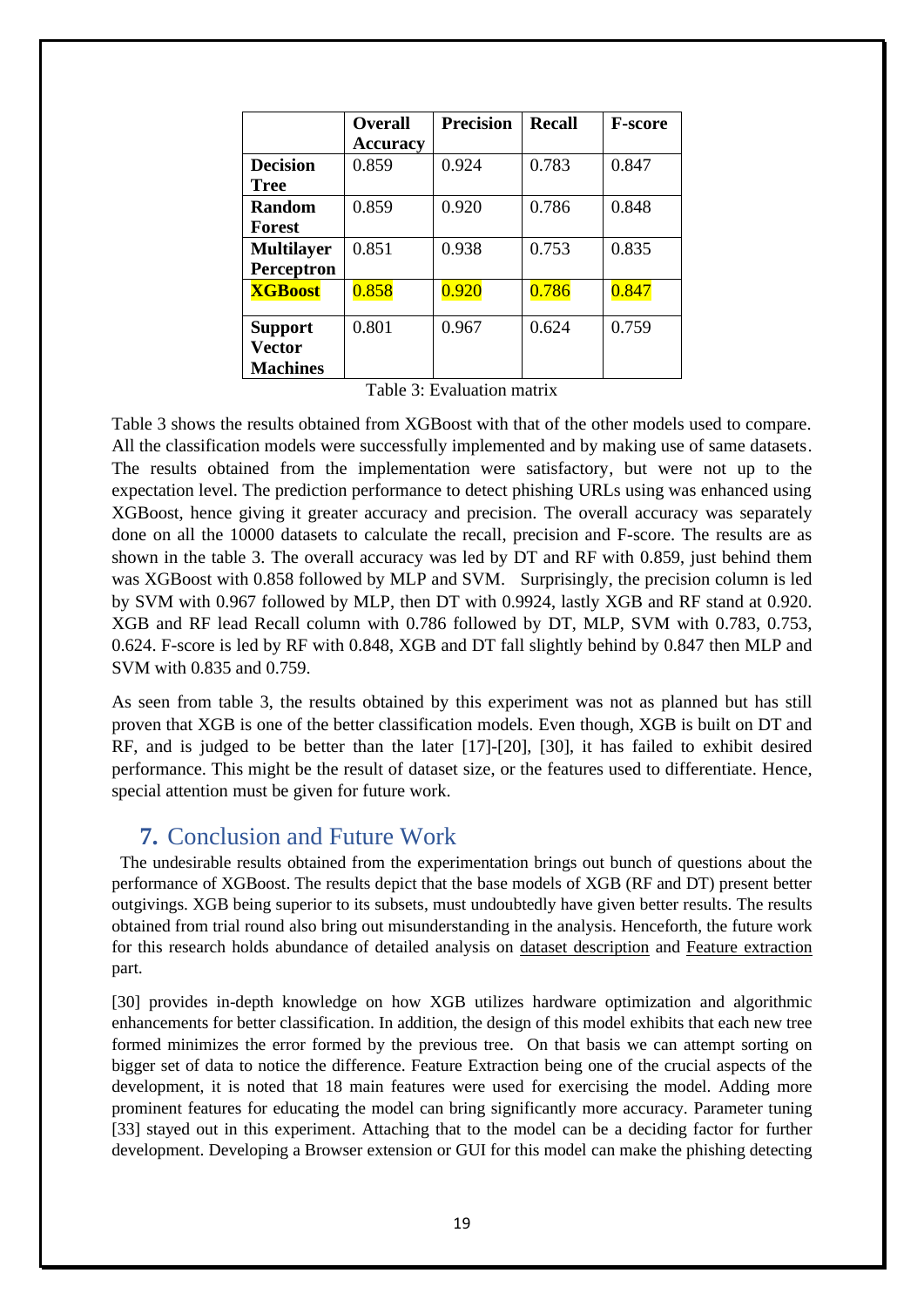feasible where in the user can put in the URL and get real-time result within seconds. Lastly, comparing XGB with its near competitor ANN can be considered in forthcoming.

The links for the demonstration are as follows.

PPT- <https://youtu.be/bB5wDmWa6V0>

Project demonstration/walkthrough- <https://youtu.be/bB5wDmWa6V0> (Part1)

<https://youtu.be/QDH1khuW2Pk> (Part 2)

# **8.** References

[1] H. Berghel, "The Dumbing Down of SportPhishing," in Computer, vol. 45, no. 9, pp. 92-94, Sept. 2012, doi: 10.1109/MC.2012.322.

[2] "Phishing, BEC Scams Netting \$80,000 On Average in 2020", *Digital Guardian*, 2021. [Online]. Available: https://digitalguardian.com/blog/phishing-bec-scams-netting-80000-average-2020.

[3] "Phishing | KnowBe4", *Knowbe4.com*, 2021. [Online]. Available: https://www.knowbe4.com/phishing.

[4]"Phishing | Wikiwand", *Wikiwand*, 2021. [Online]. Available: <https://www.wikiwand.com/en/Phishing#/History>

[5] K. D. Tandale and S. N. Pawar, "Different Types of Phishing Attacks and Detection Techniques: A Review," 2020 International Conference on Smart Innovations in Design, Environment, Management, Planning and Computing (ICSIDEMPC), 2020, pp. 295-299, doi: 10.1109/ICSIDEMPC49020.2020.9299624.

[6] G. J. W. Kathrine, P. M. Praise, A. A. Rose and E. C. Kalaivani, "Variants of phishing attacks and their detection techniques," 2019 3rd International Conference on Trends in Electronics and Informatics (ICOEI), 2019, pp. 255-259, doi: 10.1109/ICOEI.2019.8862697.

[7] A. A.A. and P. K., "Towards the Detection of Phishing Attacks," 2020 4th International Conference on Trends in Electronics and Informatics (ICOEI)(48184), 2020, pp. 337-343, doi: 10.1109/ICOEI48184.2020.9142967.

[8] M. Khonji, Y. Iraqi and A. Jones, "Phishing Detection: A Literature Survey," in IEEE Communications Surveys & Tutorials, vol. 15, no. 4, pp. 2091-2121, Fourth Quarter 2013, doi: 10.1109/SURV.2013.032213.00009.

[9] M. N. Feroz and S. Mengel, "Examination of data, rule generation and detection of phishing URLs using online logistic regression," 2014 IEEE International Conference on Big Data (Big Data), Washington, DC, USA, 2014, pp. 241-250, doi: 10.1109/BigData.2014.7004239.

[10] A. Subasi, E. Molah, F. Almkallawi and T. J. Chaudhery, "Intelligent phishing website detection using random forest classifier," 2017 International Conference on Electrical and Computing Technologies and Applications (ICECTA), Ras Al Khaimah, United Arab Emirates, 2017, pp. 1-5, doi: 10.1109/ICECTA.2017.8252051.

[11] S. Sindhu, S. P. Patil, A. Sreevalsan, F. Rahman and M. S. A. N., "Phishing Detection using Random Forest, SVM and Neural Network with Backpropagation," 2020 International Conference on Smart Technologies in Computing, Electrical and Electronics (ICSTCEE), Bengaluru, India, 2020, pp. 391-394, doi: 10.1109/ICSTCEE49637.2020.9277256.

[12 ] Waleed Ali" Phishing Website Detection based on Supervised Machine Learning with Wrappers Features Selection", IJACSA (International Journal of Advanced Computer Science and Applications, Vol. 8 No. 9, Issue:2017

[13] K. Gajera, M. Jangid, P. Mehta and J. Mittal, "A Novel Approach to Detect Phishing Attack Using Artificial Neural Networks Combined with Pharming Detection," 2019 3rd International conference on Electronics, Communication and Aerospace Technology (ICECA), Coimbatore, India, 2019, pp. 196-200, doi: 10.1109/ICECA.2019.8822053.